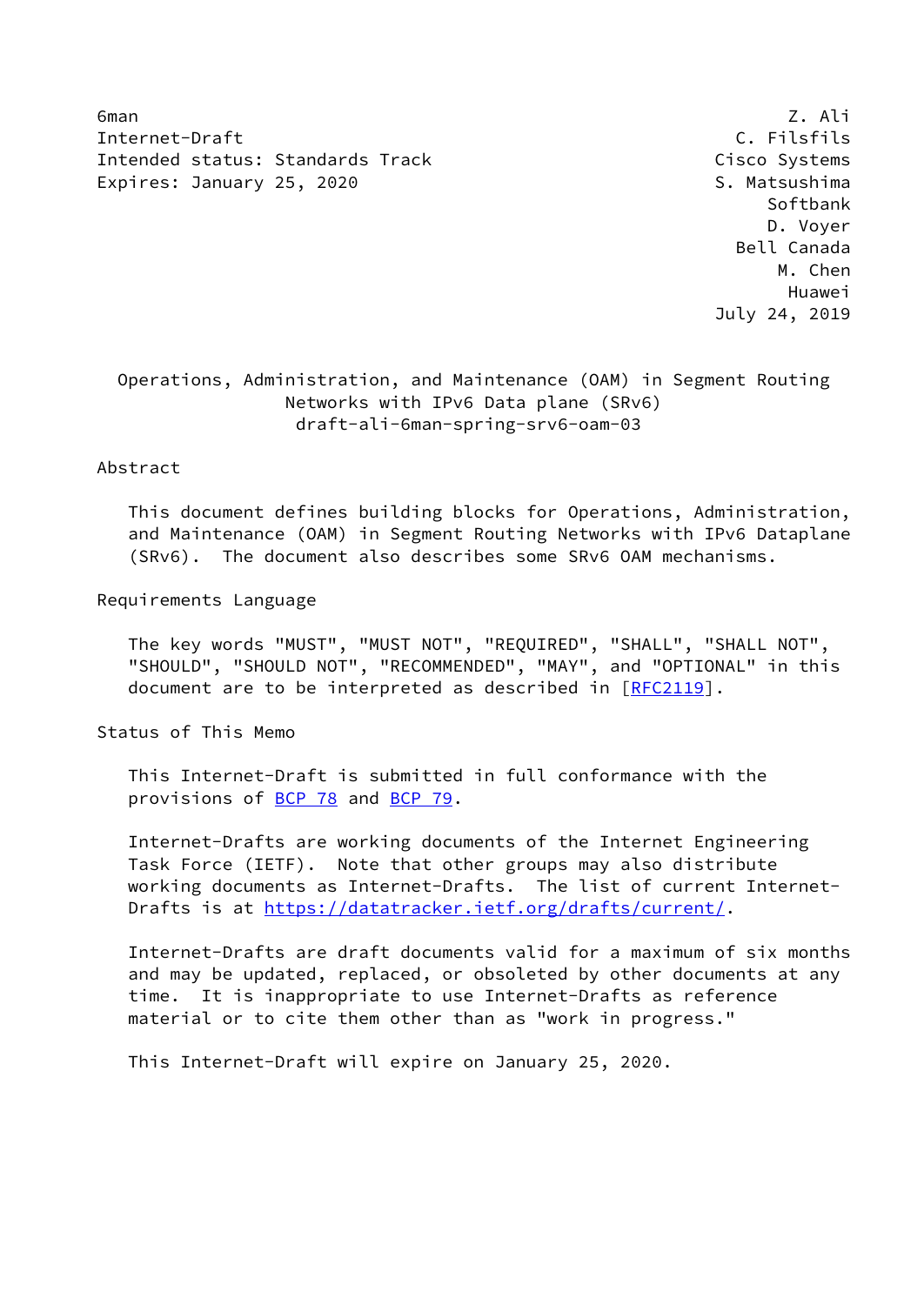Internet-Draft SRv6 OAM July 2019

Copyright Notice

 Copyright (c) 2019 IETF Trust and the persons identified as the document authors. All rights reserved.

This document is subject to **[BCP 78](https://datatracker.ietf.org/doc/pdf/bcp78)** and the IETF Trust's Legal Provisions Relating to IETF Documents [\(https://trustee.ietf.org/license-info](https://trustee.ietf.org/license-info)) in effect on the date of publication of this document. Please review these documents carefully, as they describe your rights and restrictions with respect to this document. Code Components extracted from this document must include Simplified BSD License text as described in Section 4.e of the Trust Legal Provisions and are provided without warranty as described in the Simplified BSD License.

# Table of Contents

|                                                       | $\overline{3}$          |
|-------------------------------------------------------|-------------------------|
| $\underline{2}.$ Conventions Used in This Document    |                         |
|                                                       | $\frac{3}{2}$           |
| $2.2$ . Terminology and Reference Topology            | $\overline{3}$          |
|                                                       | $\overline{5}$          |
| $3.1$ . O-flag in Segment Routing Header              | $\overline{5}$          |
|                                                       | $\underline{6}$         |
|                                                       | $\underline{6}$         |
| $3.3$ . End.OP: OAM Endpoint with Punt                |                         |
| $3.4$ . End.OTP: OAM Endpoint with Timestamp and Punt | $\frac{6}{7}$           |
|                                                       | $\overline{1}$          |
|                                                       | $\mathbf{Z}$            |
|                                                       | $rac{8}{\underline{8}}$ |
|                                                       |                         |
| $4.1.2$ . Pinging a SID Function                      | 9                       |
|                                                       | 12                      |
|                                                       | 12                      |
| 4.2.1. Classic Traceroute                             | 13                      |
| $4.2.2$ . Traceroute to a SID Function                | 14                      |
| $4.3$ . Monitoring of SRv6 Paths                      | 18                      |
|                                                       | 19                      |
| 6.                                                    | 19                      |
| 6.1. ICMPv6 type Numbers RegistrySEC 19               |                         |
| 6.2. SRv6 OAM Endpoint Types 19                       |                         |
|                                                       |                         |
|                                                       | 20                      |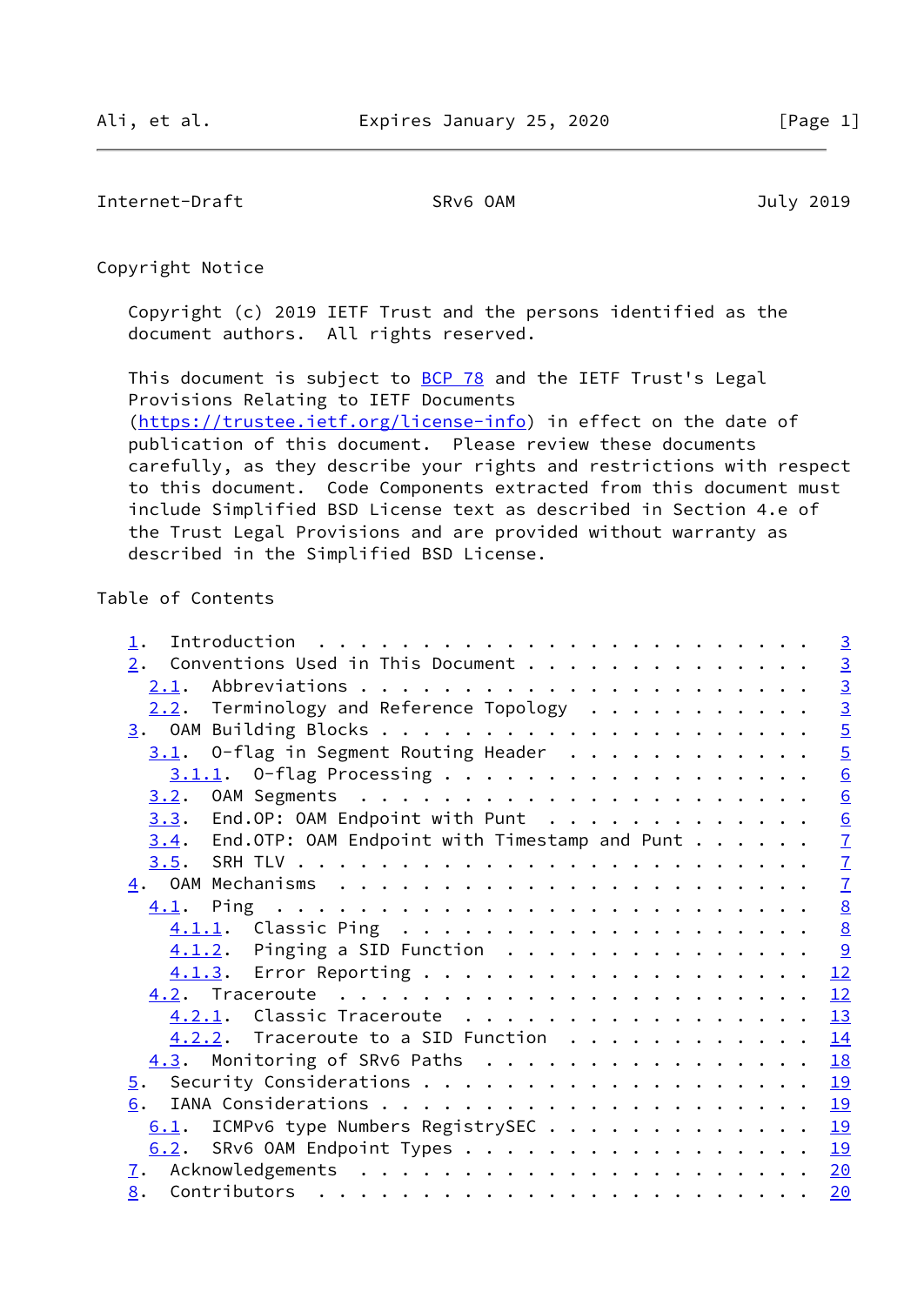| 9.1. Normative References 21   |  |  |  |  |  |  |  |  |  |
|--------------------------------|--|--|--|--|--|--|--|--|--|
| 9.2. Informative References 21 |  |  |  |  |  |  |  |  |  |
|                                |  |  |  |  |  |  |  |  |  |

| Ali, et al.<br>Expires January 25, 2020 | [Page 2] |
|-----------------------------------------|----------|
|-----------------------------------------|----------|

<span id="page-2-1"></span>Internet-Draft SRv6 OAM July 2019

# <span id="page-2-0"></span>[1](#page-2-0). Introduction

 This document defines building blocks for Operations, Administration, and Maintenance (OAM) in Segment Routing Networks with IPv6 Dataplane (SRv6). The document also describes some SRv6 OAM mechanisms.

<span id="page-2-2"></span>[2](#page-2-2). Conventions Used in This Document

# <span id="page-2-3"></span>[2.1](#page-2-3). Abbreviations

The following abbreviations are used in this document:

SID: Segment ID.

SL: Segment Left.

SR: Segment Routing.

SRH: Segment Routing Header.

SRv6: Segment Routing with IPv6 Data plane.

TC: Traffic Class.

ICMPv6: multi-part ICMPv6 messages [[RFC4884](https://datatracker.ietf.org/doc/pdf/rfc4884)].

<span id="page-2-4"></span>[2.2](#page-2-4). Terminology and Reference Topology

 This document uses the terminology defined in [I-D.ietf- spring-srv6 network-programming]. The readers are expected to be familiar with the same.

 Throughout the document, the following simple topology is used for illustration.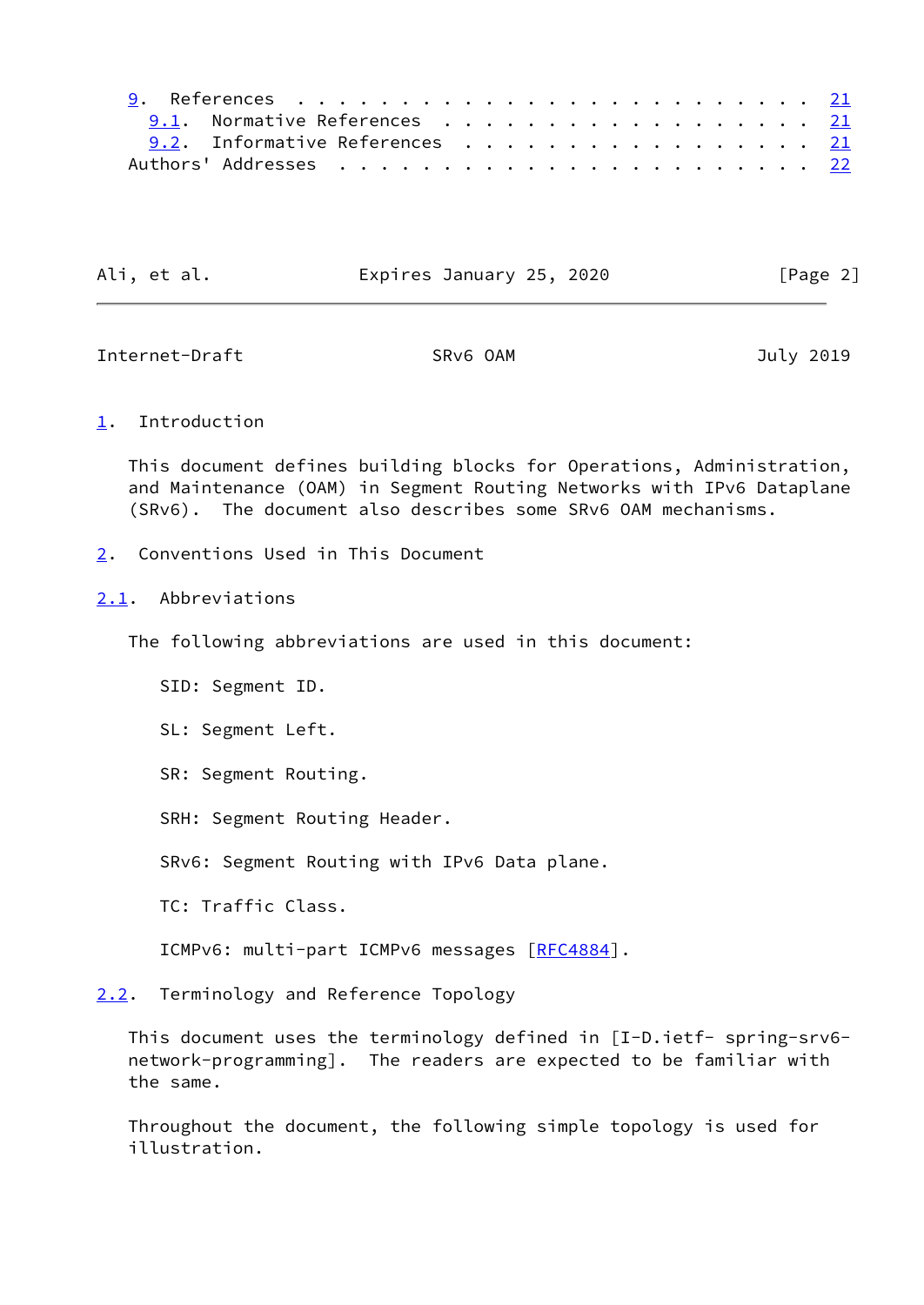Ali, et al. Expires January 25, 2020 [Page 3]

Internet-Draft SRv6 OAM SRV6 OAM July 2019

 +--------------------------| N100 |------------------------+ | | ====== link1====== link3------ link5====== link9------ ||N1||======||N2||======| N3 |======||N4||======| N5 | || ||------|| ||------| |------|| ||------| | ====== link2====== link4------ link6======link10------ | | | ------ | +-------| N6 |---------+ link7 | | link8 ------

Figure 1 Reference Topology

In the reference topology:

Nodes N1, N2, and N4 are SRv6 capable nodes.

Nodes N3, N5 and N6 are classic IPv6 nodes.

Node N100 is a controller.

Node k has a classic IPv6 loopback address A:k::/128.

 A SID at node k with locator block B and function F is represented by B:k:F::.

The IPv6 address of the nth Link between node X and Y at the X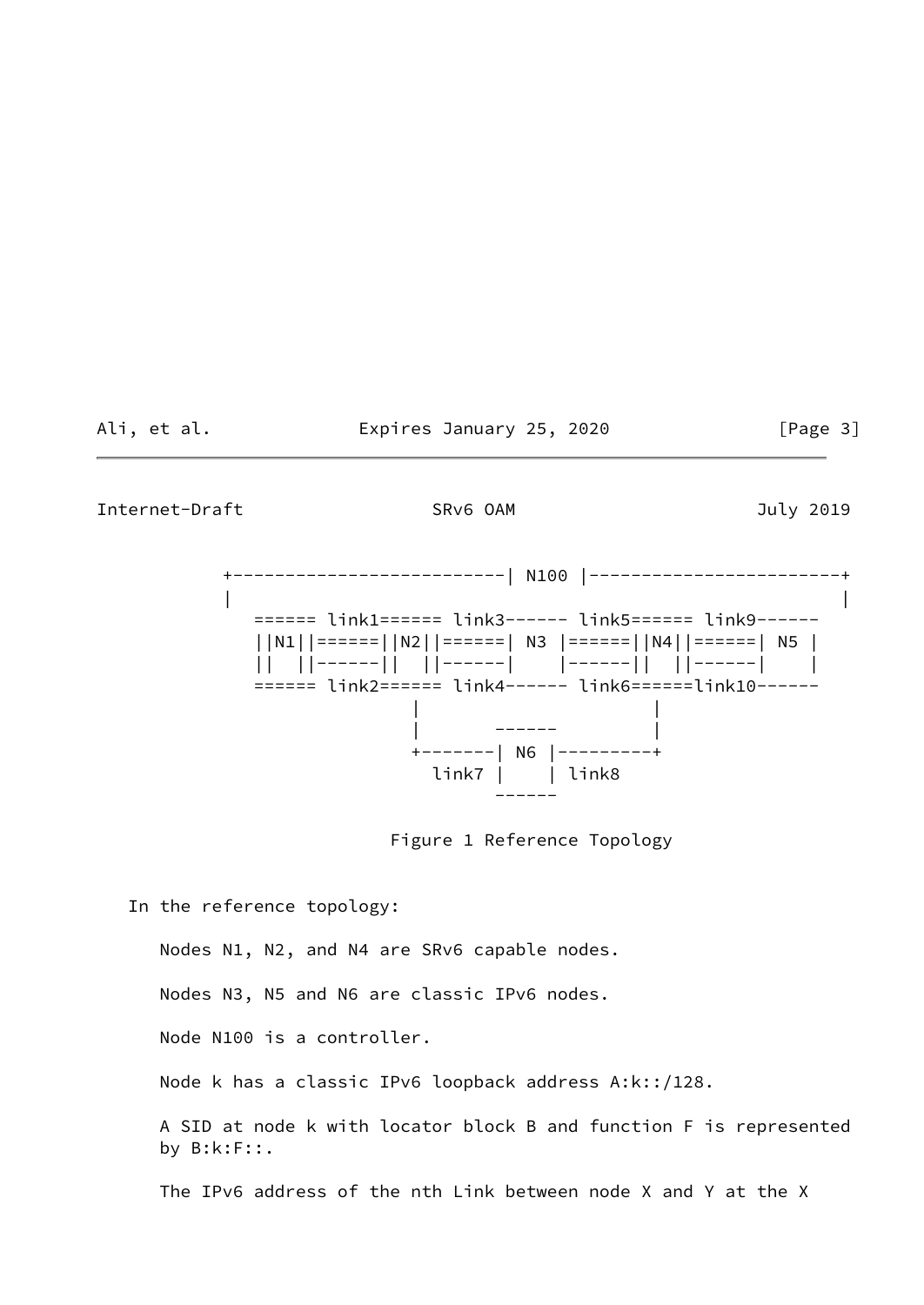side is represented as 2001:DB8:X:Y:Xn::, e.g., the IPv6 address of link6 (the 2nd link) between N3 and N4 at N3 in Figure 1 is 2001:DB8:3:4:32::. Similarly, the IPv6 address of link5 (the 1st link between N3 and N4) at node 3 is 2001:DB8:3:4:31::.

 B:k:Cij:: is explicitly allocated as the END.X function at node k towards neighbor node i via jth Link between node i and node j. e.g., B:2:C31:: represents END.X at N2 towards N3 via link3 (the 1st link between N2 and N3). Similarly, B:4:C52:: represents the END.X at N4 towards N5 via link10.

 A SID list is represented as <S1, S2, S3> where S1 is the first SID to visit, S2 is the second SID to visit and S3 is the last SID to visit along the SR path.

(SA,DA) (S3, S2, S1; SL)(payload) represents an IPv6 packet with:

 \* IPv6 header with source address SA, destination addresses DA and SRH as next-header

Ali, et al. Expires January 25, 2020 [Page 4]

## <span id="page-4-1"></span>Internet-Draft SRv6 OAM July 2019

- \* SRH with SID list <S1, S2, S3> with SegmentsLeft = SL
- \* Note the difference between the < > and () symbols: <S1, S2, S3> represents a SID list where S1 is the first SID and S3 is the last SID to traverse. (S3, S2, S1; SL) represents the same SID list but encoded in the SRH format where the rightmost SID in the SRH is the first SID and the leftmost SID in the SRH is the last SID. When referring to an SR policy in a high-level use-case, it is simpler to use the <S1, S2, S3> notation. When referring to an illustration of the detailed packet behavior, the (S3, S2, S1; SL) notation is more convenient.
- \* (payload) represents the the payload of the packet.

 SRH[SL] represents the SID pointed by the SL field in the first SRH. In our example, SRH[2] represents S1, SRH[1] represents S2 and SRH[0] represents S3.

<span id="page-4-0"></span>[3](#page-4-0). OAM Building Blocks

 This section defines the various building blocks for implementing OAM mechanisms in SRv6 networks.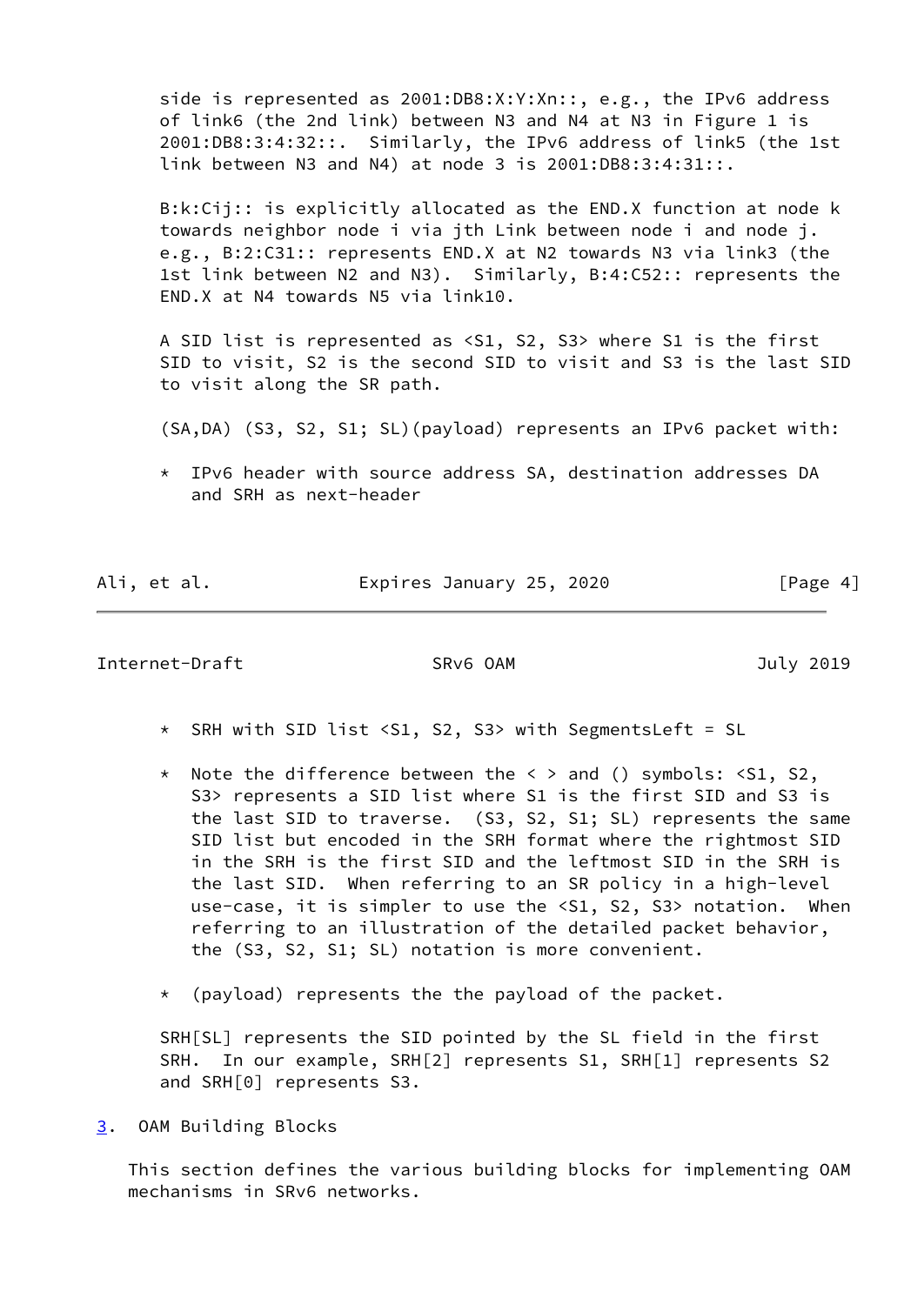## <span id="page-5-0"></span>[3.1](#page-5-0). O-flag in Segment Routing Header

<span id="page-5-3"></span> [I-D.ietf-6man-segment-routing-header] describes the Segment Routing Header (SRH) and how SR capable nodes use it. The SRH contains an 8-bit "Flags" field [I-D[.draft-ietf-6man-segment](https://datatracker.ietf.org/doc/pdf/draft-ietf-6man-segment)- routing-header]. This document defines the following bit in the SRH.Flags to carry the O-flag:

> 0 1 2 3 4 5 6 7 +-+-+-+-+-+-+-+-+  $\vert$   $\vert$   $\vert$   $\vert$   $\vert$ +-+-+-+-+-+-+-+-+

#### Where:

 O-flag: OAM flag. When set, it indicates that this packet is an operations and management (OAM) packet. This document defines the usage of the O-flag in the SRH.Flags.

 The document does not define any other flag in the SRH.Flags and meaning and processing of any other bit in SRH.Flags is outside of the scope of this document.

| Ali, et al. | Expires January 25, 2020 | [Page 5] |
|-------------|--------------------------|----------|

<span id="page-5-2"></span>Internet-Draft SRv6 OAM SRV6 OAM July 2019

# <span id="page-5-1"></span>[3.1.1](#page-5-1). O-flag Processing

 Implementation of the O-flag is OPTIONAL. A node MAY ignore SRH.Flags.O-flag. It is also possible that a node is capable of supporting the O-bit but based on a local decision it MAY ignore it during processing on some local SIDs. If a node does not support the O-flag, then upon reception it simply ignores it. If a node supports the O-flag, it can optionally advertise its potential via node capability advertisement in IGP [I-D.ietf-isis-srv6- extensions] and BGP-LS [I-D.ietf-idr-bgpls-srv6-ext].

 The SRH.Flags.O-flag implements the "punt a timestamped copy and forward" behavior.

When N receives a packet whose IPv6 DA is S and S is a local SID, N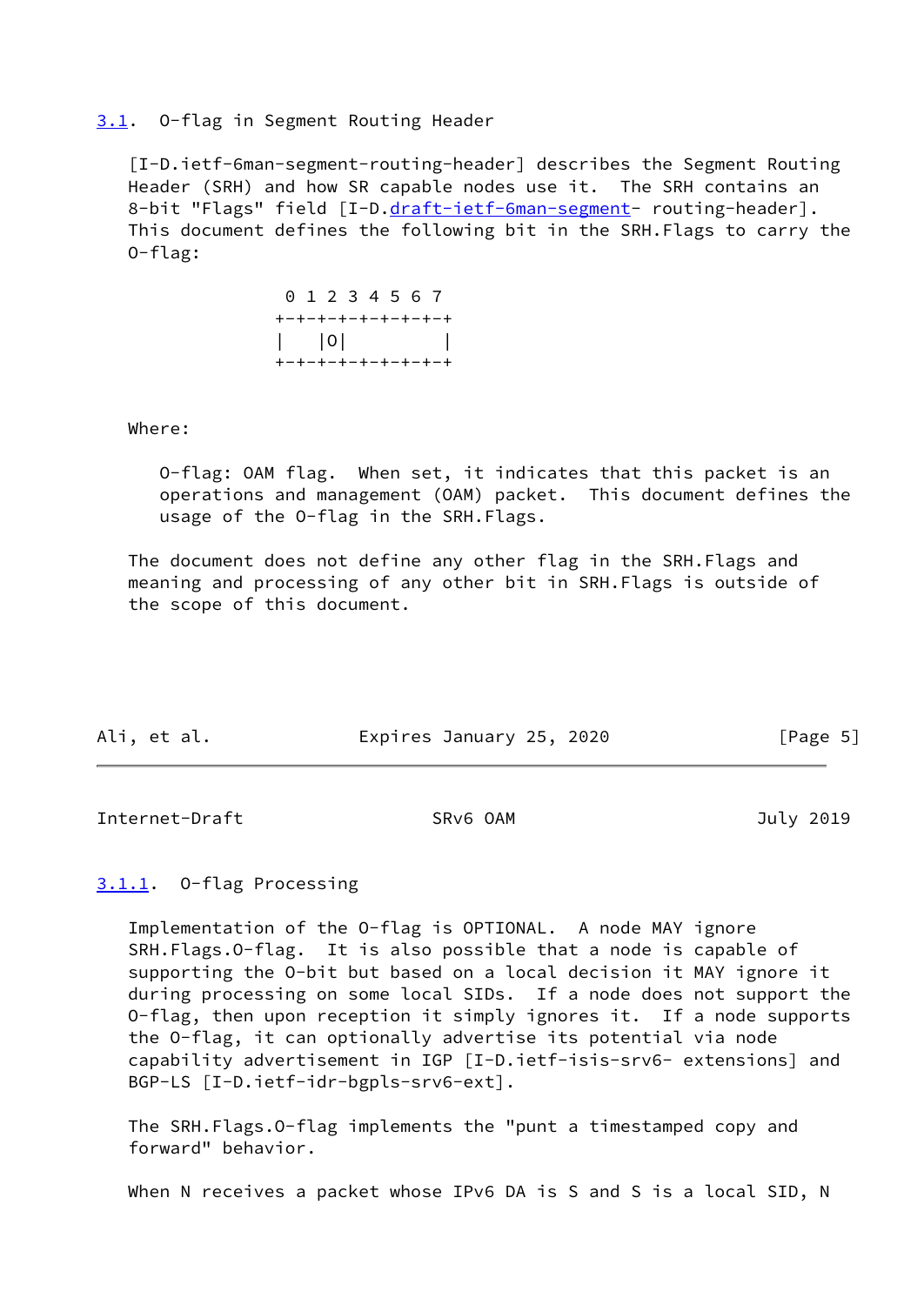executes the following pseudo-code, before the execution of the local SID S.

- 1. IF SRH.Flags.O-flag is one and local configuration permits THEN a. Make a copy of the packet.
	- b. Send the copied packet, along with an accurate timestamp to the OAM process. ;; Ref1

 Ref1: An implementation SHOULD copy and record the timestamp as soon as possible during packet processing. Timestamp is not carried in the packet forwarded to the next hop.

<span id="page-6-0"></span>[3.2](#page-6-0). OAM Segments

 OAM Segment IDs (SIDs) is another component of the SRv6 OAM building Blocks. This document defines a couple of OAM SIDs.

<span id="page-6-1"></span>[3.3](#page-6-1). End.OP: OAM Endpoint with Punt

 Many scenarios require punting of SRv6 OAM packets at the desired nodes in the network. The "OAM Endpoint with Punt" function (End.OP for short) represents a particular OAM function to implement the punt behavior for an OAM packet. It is described using the pseudocode as follows:

When N receives a packet destined to S and S is a local End. OP SID, N does:

1. Send the packet to the OAM process

| Ali, et al. | Expires January 25, 2020 |  | [Page 6] |
|-------------|--------------------------|--|----------|
|-------------|--------------------------|--|----------|

<span id="page-6-3"></span>Internet-Draft SRv6 OAM 3019

 Please note that in an SRH containing END.OP SID, it is RECOMMENDED to set the SRH.Flags.O-flag = 0.

<span id="page-6-2"></span>[3.4](#page-6-2). End.OTP: OAM Endpoint with Timestamp and Punt

 Scenarios demanding performance management of an SR policy/ path requires hardware timestamping before hardware punts the packet to the software for OAM processing. The "OAM Endpoint with Timestamp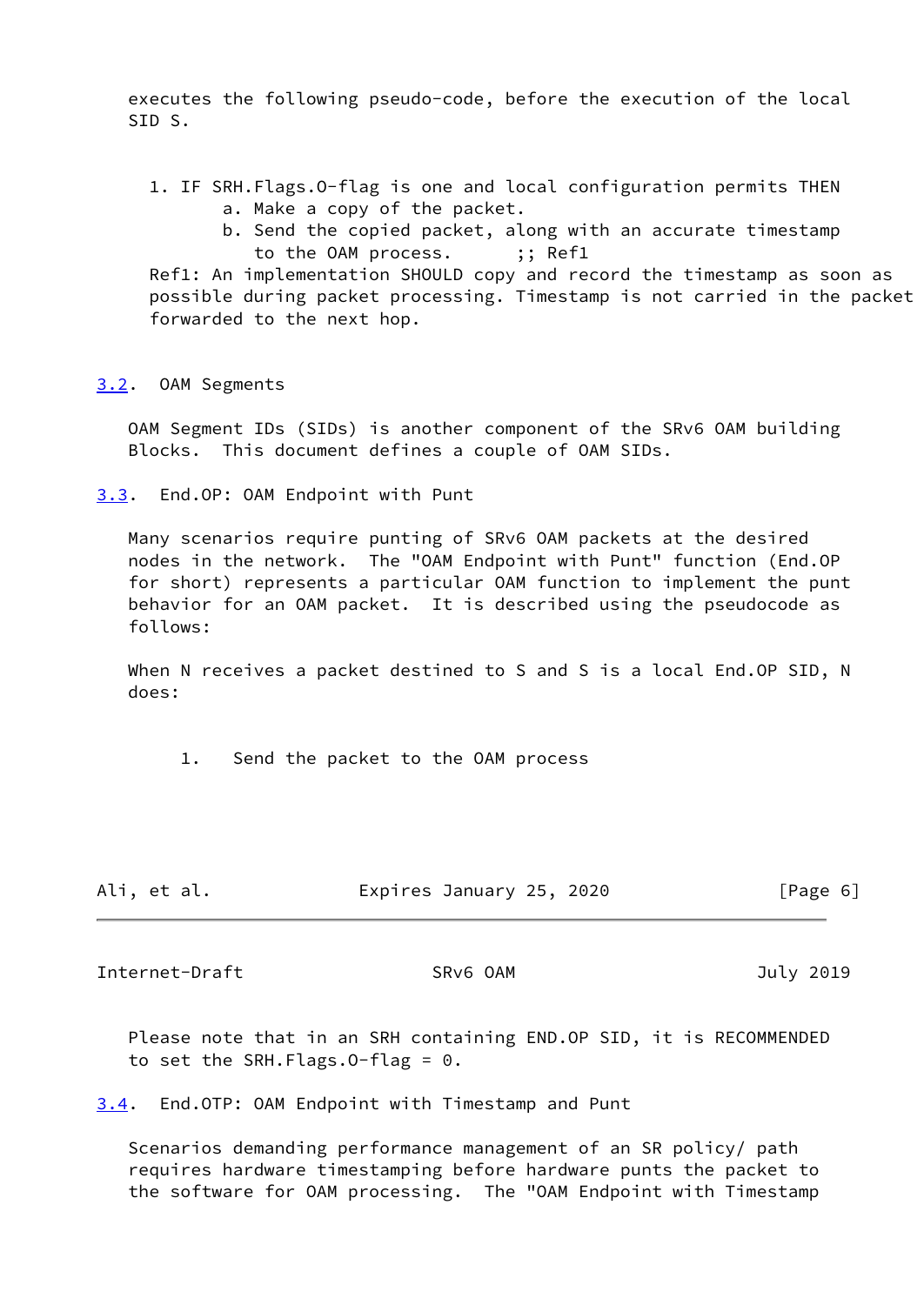and Punt" function (End.OTP for short) represents an OAM SID function to implement the timestamp and punt behavior for an OAM packet. It is described using the pseudocode as follows:

 When N receives a packet destined to S and S is a local End.OTP SID, N does:

1. Timestamp the packet ;; Ref1, Ref2

2. Send the packet, along with an accurate timestamp, to the OAM process.

 Ref1: Timestamping SHOULD be done in hardware, as soon as possible during the packet processing. Ref2: An implementation should not generate further ICMP error during local SID S processing. If local SID S processing requires generation

of an ICMP error, the error is generated by the local OAM process.

 Please note that in an SRH containing END.OTP SID, it is RECOMMENDED to set the SRH.Flags.O-flag = 0.

<span id="page-7-0"></span>[3.5](#page-7-0). SRH TLV

 [I-D.ietf-6man-segment-routing-header] defines TLVs of the Segment Routing Header.

 SRH TLV plays an important role in carrying OAM and Performance Management (PM) metadata.

<span id="page-7-1"></span>[4](#page-7-1). OAM Mechanisms

 This section describes how OAM mechanisms can be implemented using the OAM building blocks described in the previous section. Additional OAM mechanisms will be added in a future revision of the document.

 [RFC4443] describes Internet Control Message Protocol for IPv6 (ICMPv6) that is used by IPv6 devices for network diagnostic and error reporting purposes. As Segment Routing with IPv6 data plane (SRv6) simply adds a new type of Routing Extension Header, existing ICMPv6 ping mechanisms can be used in an SRv6 network. This section

| Ali, et al. | Expires January 25, 2020 |  | [Page 7] |
|-------------|--------------------------|--|----------|
|-------------|--------------------------|--|----------|

<span id="page-7-2"></span>Internet-Draft SRv6 OAM 3019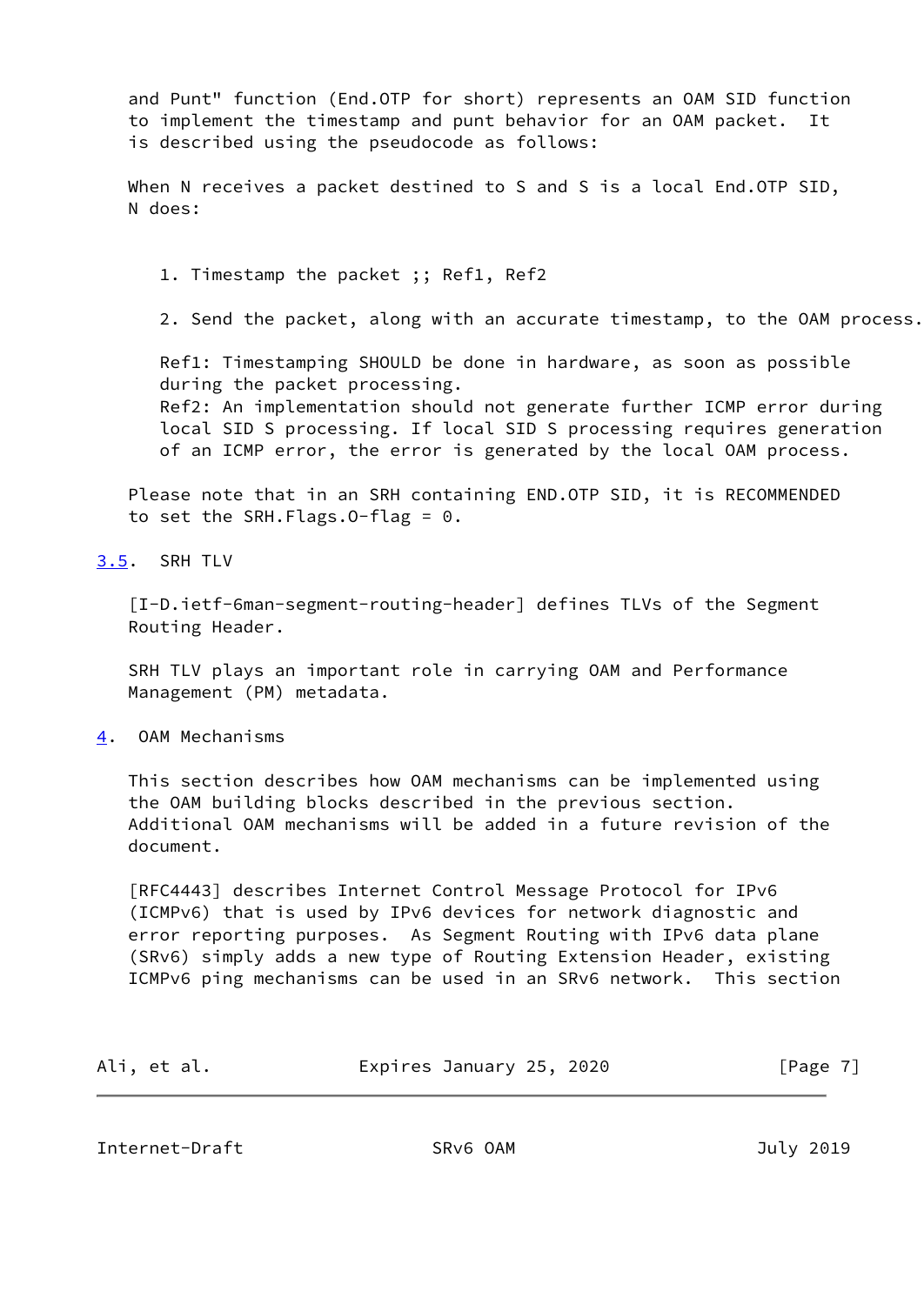describes the applicability of ICMPv6 in the SRv6 network and how the existing ICMPv6 mechanisms can be used for providing OAM functionality.

 The document does not propose any changes to the standard ICMPv6 [\[RFC4443](https://datatracker.ietf.org/doc/pdf/rfc4443)], [[RFC4884\]](https://datatracker.ietf.org/doc/pdf/rfc4884) or standard ICMPv4 [\[RFC792](https://datatracker.ietf.org/doc/pdf/rfc792)].

## <span id="page-8-0"></span>[4.1](#page-8-0). Ping

 There is no hardware or software change required for ping operation at the classic IPv6 nodes in an SRv6 network. That includes the classic IPv6 node with ingress, egress or transit roles. Furthermore, no protocol changes are required to the standard ICMPv6 [\[RFC4443](https://datatracker.ietf.org/doc/pdf/rfc4443)], [[RFC4884\]](https://datatracker.ietf.org/doc/pdf/rfc4884) or standard ICMPv4 [\[RFC792](https://datatracker.ietf.org/doc/pdf/rfc792)]. In other words, existing ICMP ping mechanisms work seamlessly in the SRv6 networks.

 The following subsections outline some use cases of the ICMP ping in the SRv6 networks.

### <span id="page-8-1"></span>[4.1.1](#page-8-1). Classic Ping

 The existing mechanism to ping a remote IP prefix, along the shortest path, continues to work without any modification. The initiator may be an SRv6 node or a classic IPv6 node. Similarly, the egress or transit may be an SRv6 capable node or a classic IPv6 node.

 If an SRv6 capable ingress node wants to ping an IPv6 prefix via an arbitrary segment list <S1, S2, S3>, it needs to initiate ICMPv6 ping with an SR header containing the SID list <S1, S2, S3>. This is illustrated using the topology in Figure 1. Assume all the links have IGP metric 10 except both links between node2 and node3, which have IGP metric set to 100. User issues a ping from node N1 to a loopback of node 5, via segment list <B:2:C31, B:4:C52>.

 Figure 2 contains sample output for a ping request initiated at node N1 to the loopback address of node N5 via a segment list <B:2:C31, B:4:C52>.

> ping A:5:: via segment-list B:2:C31, B:4:C52

 Sending 5, 100-byte ICMP Echos to B5::, timeout is 2 seconds: !!!!! Success rate is 100 percent (5/5), round-trip min/avg/max = 0.625 /0.749/0.931 ms

Figure 2 A sample ping output at an SRv6 capable node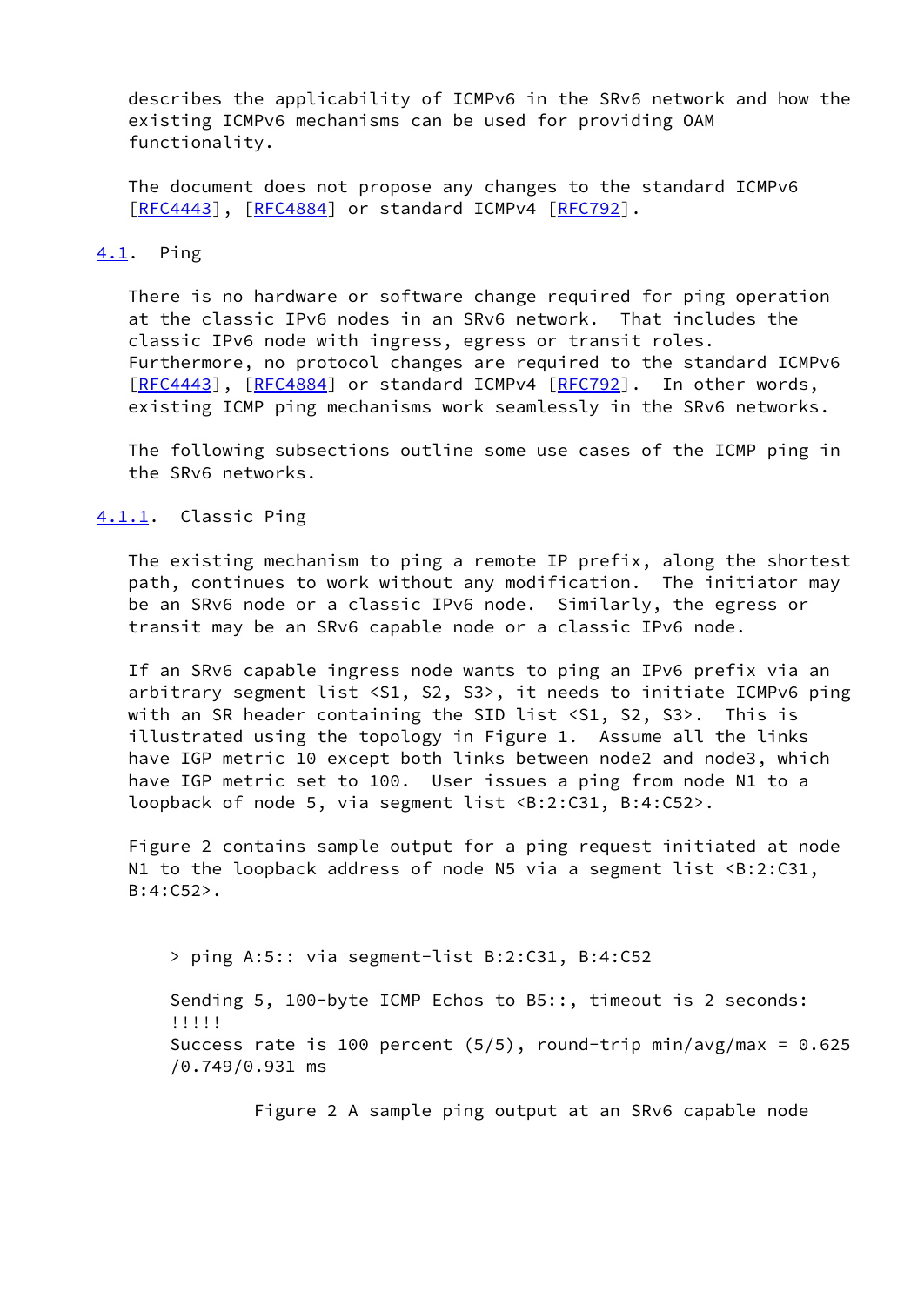<span id="page-9-1"></span>Internet-Draft SRv6 OAM July 2019

 All transit nodes process the echo request message like any other data packet carrying SR header and hence do not require any change. Similarly, the egress node (IPv6 classic or SRv6 capable) does not require any change to process the ICMPv6 echo request. For example, in the ping example of Figure 2:

- o Node N1 initiates an ICMPv6 ping packet with SRH as follows (A:1::, B:2:C31)(A:5::, B:4:C52, B:2:C31, SL=2, NH = ICMPv6)(ICMPv6 Echo Request).
- o Node N2, which is an SRv6 capable node, performs the standard SRH processing. Specifically, it executes the END.X function (B:2:C31) and forwards the packet on link3 to N3.
- o Node N3, which is a classic IPv6 node, performs the standard IPv6 processing. Specifically, it forwards the echo request based on DA B:4:C52 in the IPv6 header.
- o Node N4, which is an SRv6 capable node, performs the standard SRH processing. Specifically, it observes the END.X function (B:4:C52) with PSP (Penultimate Segment POP) on the echo request packet and removes the SRH and forwards the packet across link10 to N5.
- o The echo request packet at N5 arrives as an IPv6 packet without an SRH. Node N5, which is a classic IPv6 node, performs the standard IPv6/ ICMPv6 processing on the echo request and responds, accordingly.

<span id="page-9-0"></span>[4.1.2](#page-9-0). Pinging a SID Function

 The classic ping described in the previous section cannot be used to ping a remote SID function, as explained using an example in the following.

 Consider the case where the user wants to ping the remote SID function B:4:C52, via B:2:C31, from node N1. Node N1 constructs the ping packet (A:1::, B:2:C31)(B:4:C52, B:2:C31, SL=1; NH=ICMPv6)(ICMPv6 Echo Request). The ping fails because the node N4 receives the ICMPv6 echo request with DA set to B:4:C52 but the next header is ICMPv6, instead of SRH. To solve this problem, the initiator needs to mark the ICMPv6 echo request as an OAM packet.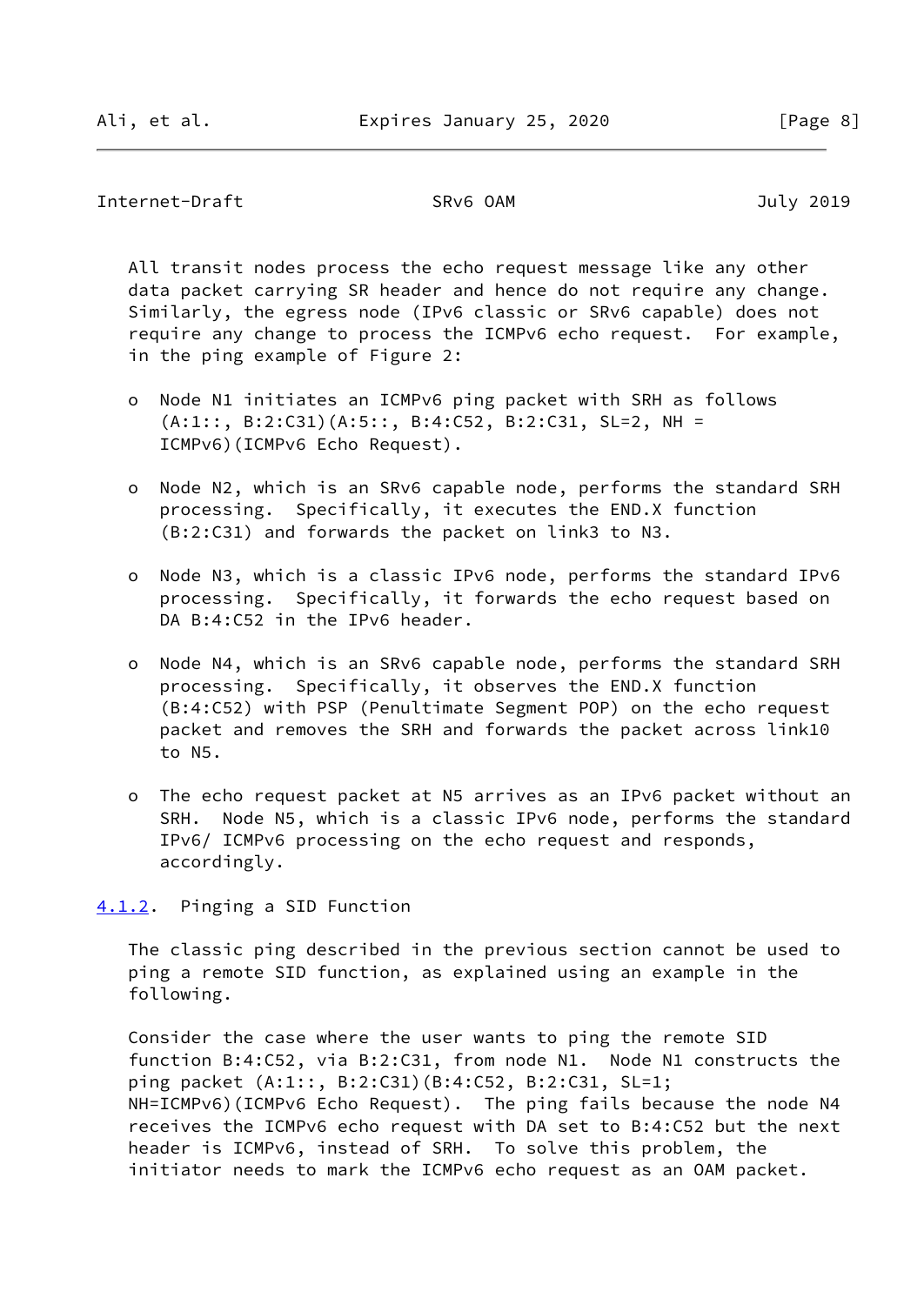The OAM packets are identified either by setting the O-flag in SRH or by inserting the END.OP/ END.OTP SIDs at an appropriate place in the SRH. The following illustration uses END.OTP SID but the procedures are equally applicable to the END.OP SID.

Ali, et al. **Expires January 25, 2020** [Page 9]

Internet-Draft SRv6 OAM July 2019

 In an SRv6 network, the user can exercise two flavors of the ping: end-to-end ping or segment-by-segment ping, as outlined in the following subsection.

<span id="page-10-0"></span>[4.1.2.1](#page-10-0). End-to-end ping using END.OP/ END.OTP

 The end-to-end ping illustration uses the END.OTP SID but the procedures are equally applicable to the END.OP SID.

 Consider the same example where the user wants to ping a remote SID function B:4:C52, via B:2:C31, from node N1. To force a punt of the ICMPv6 echo request at the node N4, node N1 inserts the END.OTP SID just before the target SID B:4:C52 in the SRH. The ICMPv6 echo request is processed at the individual nodes along the path as follows:

- o Node N1 initiates an ICMPv6 ping packet with SRH as follows (A:1::, B:2:C31)(B:4:C52, B:4:OTP, B:2:C31; SL=2; NH=ICMPv6)(ICMPv6 Echo Request).
- o Node N2, which is an SRv6 capable node, performs the standard SRH processing. Specifically, it executes the END.X function (B:2:C31) on the echo request packet.
- o Node N3 receives the packet as follows (A:1::, B:4:OTP)(B:4:C52, B:4:OTP, B:2:C31 ; SL=1; NH=ICMPv6)(ICMPv6 Echo Request). Node N3, which is a classic IPv6 node, performs the standard IPv6 processing. Specifically, it forwards the echo request based on DA B:4:OTP in the IPv6 header.
- o When node N4 receives the packet (A:1::, B:4:OTP)(B:4:C52, B:4:OTP, B:2:C31 ; SL=1; NH=ICMPv6)(ICMPv6 Echo Request), it processes the END.OTP SID, as described in the pseudocode in [Section 3.](#page-4-0) The packet gets punted to the ICMPv6 process for processing. The ICMPv6 process checks if the next SID in SRH (the target SID B:4:C52) is locally programmed.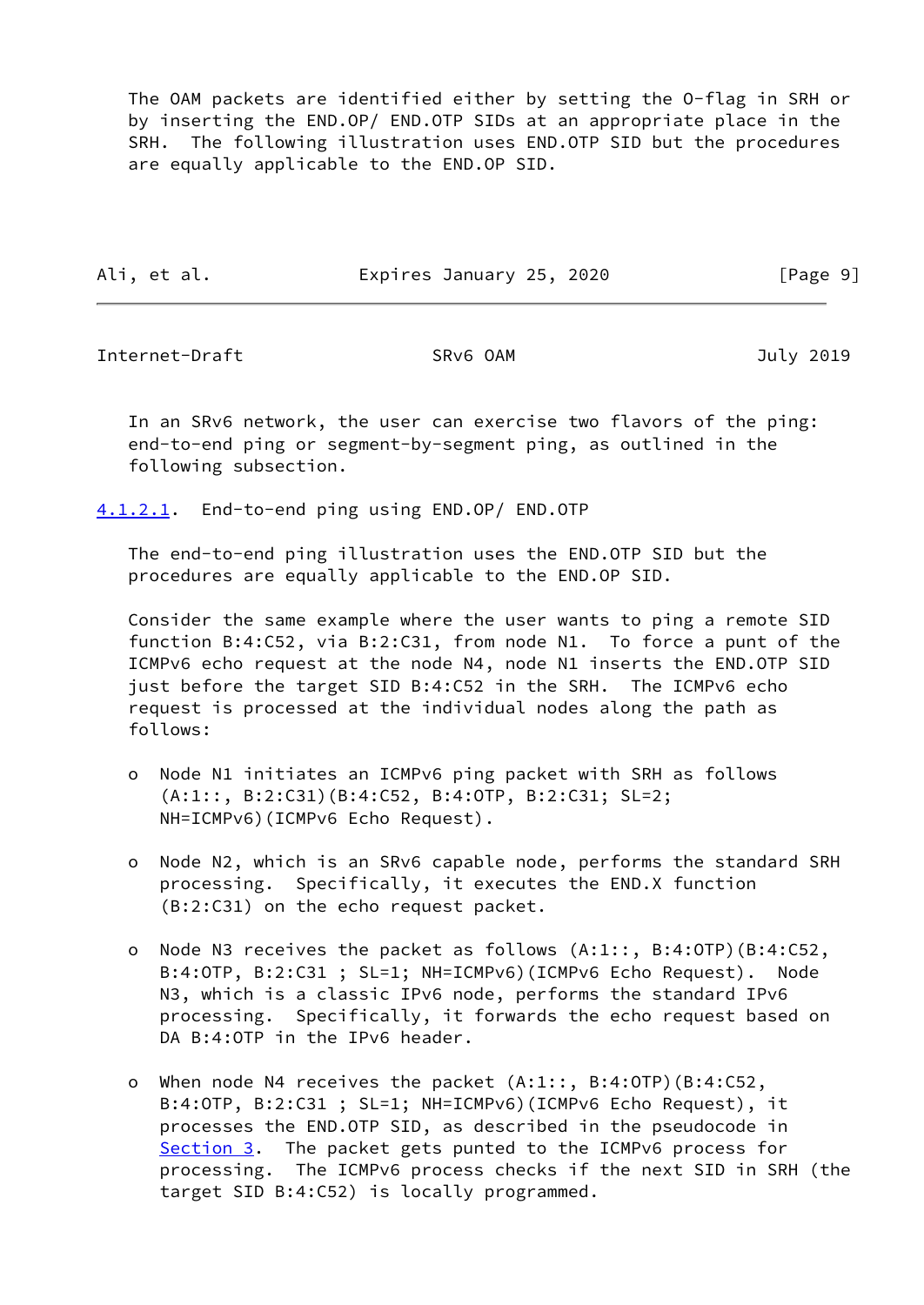o If the target SID is not locally programmed, N4 responses with the ICMPv6 message (Type: "SRv6 OAM (TBA)", Code: "SID not locally implemented (TBA)"); otherwise a success is returned.

<span id="page-11-0"></span>[4.1.2.2](#page-11-0). Segment-by-segment ping using O-flag (Proof of Transit)

 Consider the same example where the user wants to ping a remote SID function B:4:C52, via B:2:C31, from node N1. However, in this ping, the node N1 wants to get a response from each segment node in the SRH as a "proof of transit". In other words, in the segment-by-segment ping case, the node N1 expects a response from node N2 and node N4

Ali, et al. Expires January 25, 2020 [Page 10]

Internet-Draft SRv6 OAM July 2019

 for their respective local SID function. When a response to O-bit is desired from the last SID in a SID-list, it is the responsibility of the ingress node to use USP as the last SID. E.g., in this example, the target SID B:4:C52 is a USP SID.

 To force a punt of the ICMPv6 echo request at node N2 and node N4, node N1 sets the O-flag in SRH. The ICMPv6 echo request is processed at the individual nodes along the path as follows:

- o Node N1 initiates an ICMPv6 ping packet with SRH as follows (A:1::, B:2:C31)(B:4:C52, B:2:C31; SL=1, Flags.O=1; NH=ICMPv6)(ICMPv6 Echo Request).
- o When node N2 receives the packet (A:1::, B:2:C31)(B:4:C52, B:2:C31; SL=1, Flags.O=1; NH=ICMPv6)(ICMPv6 Echo Request) packet, it processes the O-flag in SRH, as described in the pseudocode in [Section 3.](#page-4-0) A time-stamped copy of the packet gets punted to the ICMPv6 process for processing. Node N2 continues to apply the B:2:C31 SID function on the original packet and forwards it, accordingly. As B:4:C52 is a USP SID, N2 does not remove the SRH. The ICMPv6 process at node N2 checks if its local SID (B:2:C31) is locally programmed or not and responds to the ICMPv6 Echo Request.
- o If the target SID is not locally programmed, N4 responses with the ICMPv6 message (Type: "SRv6 OAM (TBA)", Code: "SID not locally implemented (TBA)"); otherwise a success is returned. Please note that, as mentioned in  $Section 3$ , if node N2 does not support the O-flag, it simply ignores it and process the local SID, B:2:C31.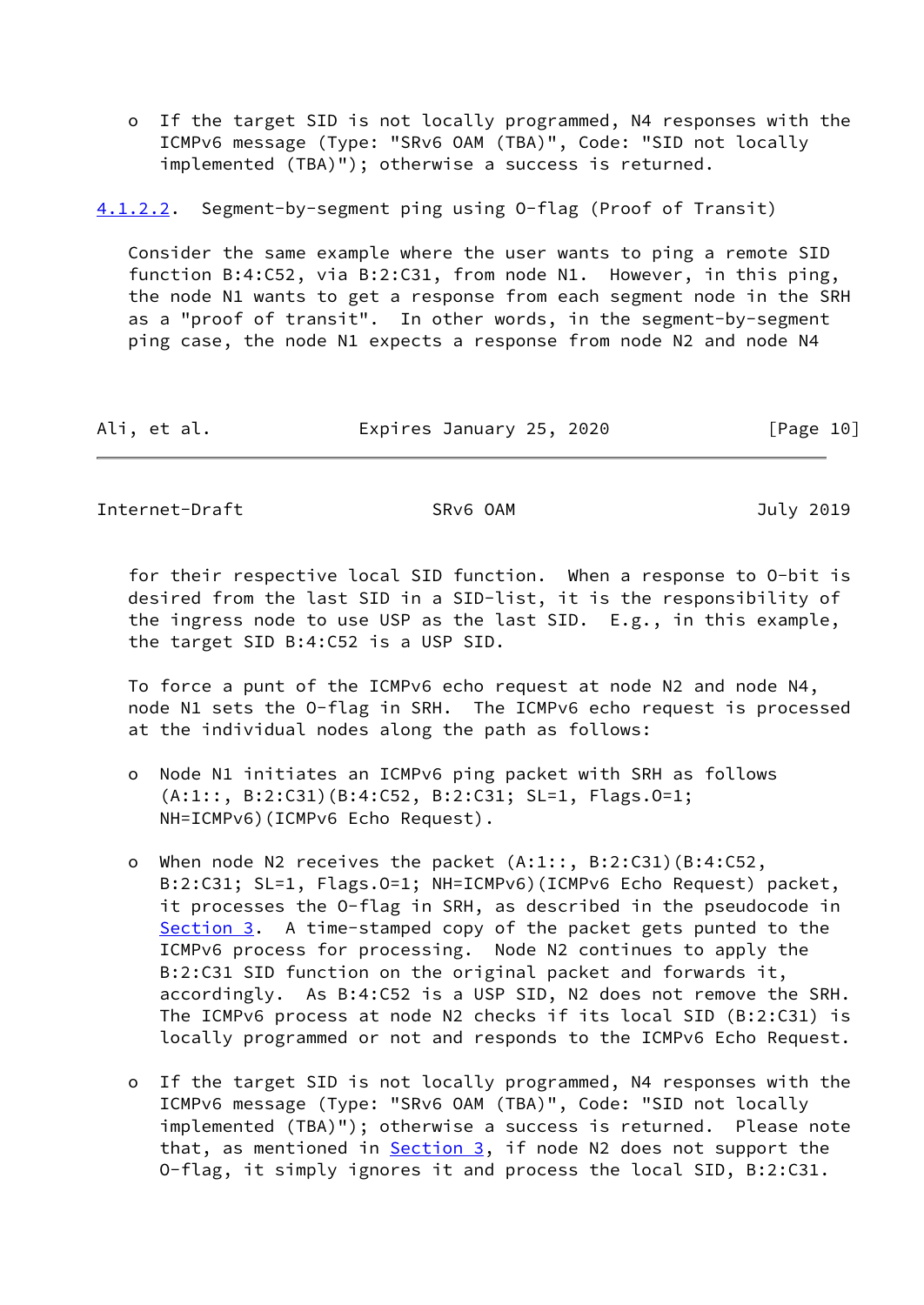- o Node N3, which is a classic IPv6 node, performs the standard IPv6 processing. Specifically, it forwards the echo request based on DA B:4:C52 in the IPv6 header.
- o When node N4 receives the packet (A:1::, B:4:C52)(B:4:C52, B:2:C31; SL=0, Flags.O=1; NH=ICMPv6)(ICMPv6 Echo Request), it processes the O-flag in SRH, as described in the pseudocode in [Section 3.](#page-4-0) A time-stamped copy of the packet gets punted to the ICMPv6 process for processing. The ICMPv6 process at node N4 checks if its local SID (B:2:C31) is locally programmed or not and responds to the ICMPv6 Echo Request. If the target SID is not locally programmed, N4 responses with the ICMPv6 message (Type: "SRv6 OAM (TBA)", Code: "SID not locally implemented (TBA)"); otherwise a success is returned.

 Support for O-flag is part of node capability advertisement. That enables node N1 to know which segment nodes are capable of responding to the ICMPv6 echo request. Node N1 processes the echo responses and presents data to the user, accordingly.

| Ali, et al. | Expires January 25, 2020 | [Page 11] |
|-------------|--------------------------|-----------|
|             |                          |           |

<span id="page-12-1"></span>Internet-Draft SRv6 OAM July 2019

 Please note that segment-by-segment ping can be used to address proof of transit use-case.

<span id="page-12-0"></span>[4.1.3](#page-12-0). Error Reporting

 Any IPv6 node can use ICMPv6 control messages to report packet processing errors to the host that originated the datagram packet. To name a few such scenarios:

- o If the router receives an undeliverable IP datagram, or
- o If the router receives a packet with a Hop Limit of zero, or
- o If the router receives a packet such that if the router decrements the packet's Hop Limit it becomes zero, or
- o If the router receives a packet with problem with a field in the IPv6 header or the extension headers such that it cannot complete processing the packet, or
- o If the router cannot forward a packet because the packet is larger than the MTU of the outgoing link.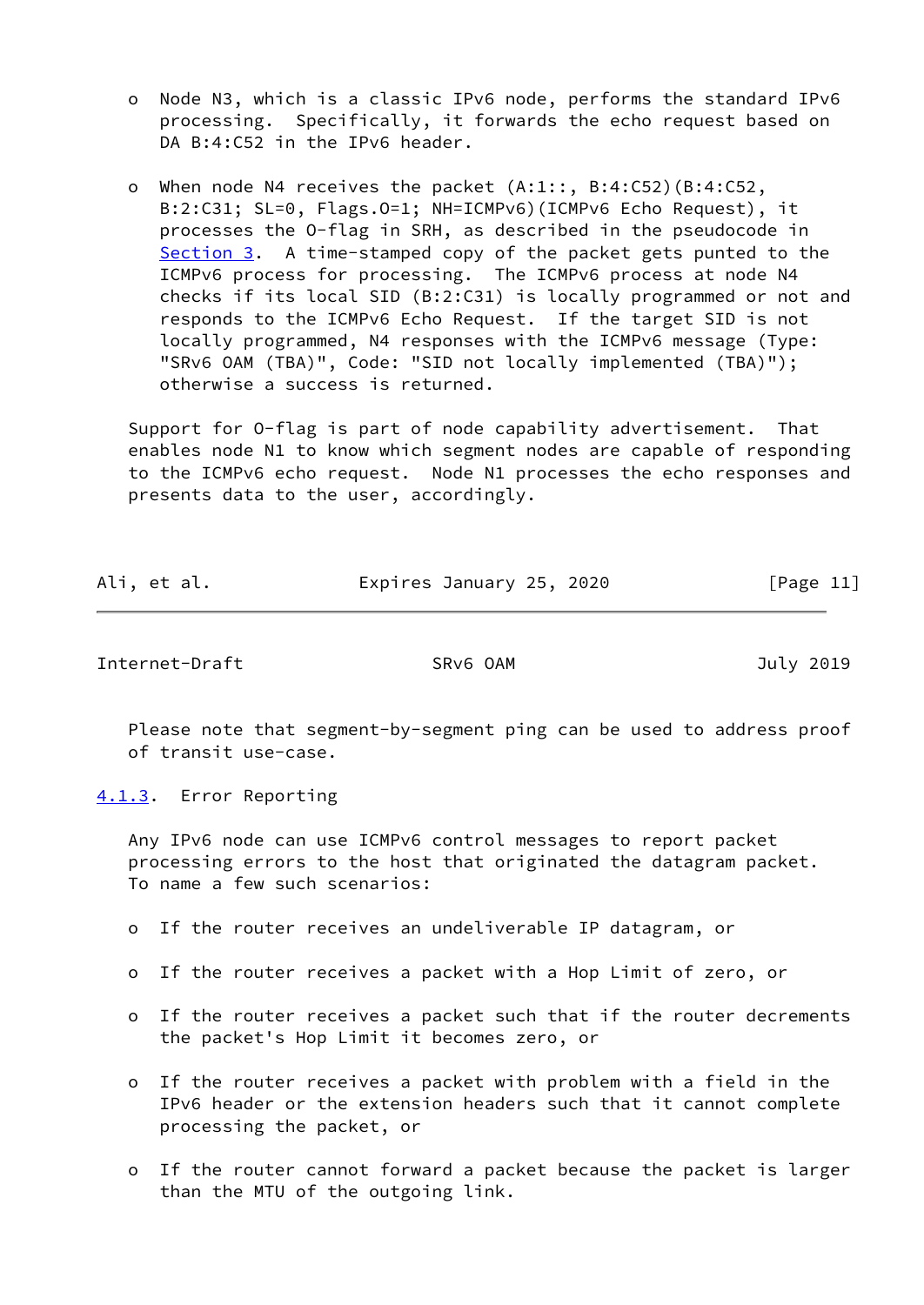In the scenarios listed above, the ICMPv6 response also contains the IP header, IP extension headers and leading payload octets of the "original datagram" to which the ICMPv6 message is a response. Specifically, the "Destination Unreachable Message", "Time Exceeded Message", "Packet Too Big Message" and "Parameter Problem Message" ICMPV6 messages can contain as much of the invoking packet as possible without the ICMPv6 packet exceeding the minimum IPv6 MTU [\[RFC4443](https://datatracker.ietf.org/doc/pdf/rfc4443)], [[RFC4884\]](https://datatracker.ietf.org/doc/pdf/rfc4884). In an SRv6 network, the copy of the invoking packet contains the SR header. The packet originator can use this information for diagnostic purposes. For example, traceroute can use this information as detailed in the following subsection.

# <span id="page-13-0"></span>[4.2](#page-13-0). Traceroute

 There is no hardware or software change required for traceroute operation at the classic IPv6 nodes in an SRv6 network. That includes the classic IPv6 node with ingress, egress or transit roles. Furthermore, no protocol changes are required to the standard traceroute operations. In other words, existing traceroute mechanisms work seamlessly in the SRv6 networks.

 The following subsections outline some use cases of the traceroute in the SRv6 networks.

| Ali, et al. | Expires January 25, 2020 | [Page 12] |
|-------------|--------------------------|-----------|

<span id="page-13-2"></span>Internet-Draft SRv6 OAM SRV6 OAM July 2019

# <span id="page-13-1"></span>[4.2.1](#page-13-1). Classic Traceroute

 The existing mechanism to traceroute a remote IP prefix, along the shortest path, continues to work without any modification. The initiator may be an SRv6 node or a classic IPv6 node. Similarly, the egress or transit may be an SRv6 node or a classic IPv6 node.

 If an SRv6 capable ingress node wants to traceroute to IPv6 prefix via an arbitrary segment list <S1, S2, S3>, it needs to initiate traceroute probe with an SR header containing the SID list <S1, S2, S3>. That is illustrated using the topology in Figure 1. Assume all the links have IGP metric 10 except both links between node2 and node3, which have IGP metric set to 100. User issues a traceroute from node N1 to a loopback of node 5, via segment list <B:2:C31, B:4:C52>. Figure 3 contains sample output for the traceroute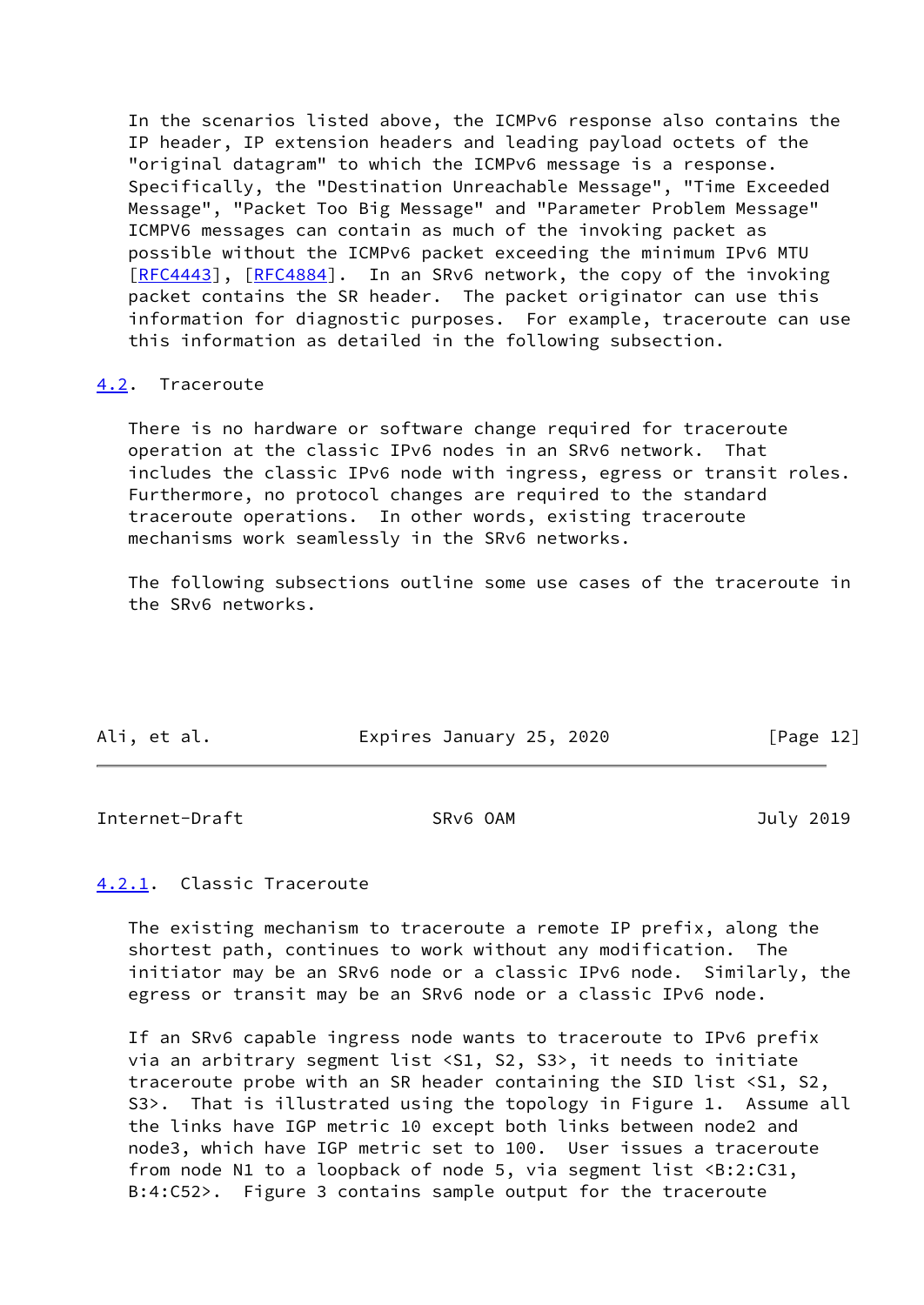request.

 > traceroute A:5:: via segment-list B:2:C31, B:4:C52 Tracing the route to B5:: 1 2001:DB8:1:2:21:: 0.512 msec 0.425 msec 0.374 msec SRH: (A:5::, B:4:C52, B:2:C31, SL=2) 2 2001:DB8:2:3:31:: 0.721 msec 0.810 msec 0.795 msec SRH: (A:5::, B:4:C52, B:2:C31, SL=1) 3 2001:DB8:3:4::41:: 0.921 msec 0.816 msec 0.759 msec SRH: (A:5::, B:4:C52, B:2:C31, SL=1) 4 2001:DB8:4:5::52:: 0.879 msec 0.916 msec 1.024 msec

Figure 3 A sample traceroute output at an SRv6 capable node

 Please note that information for hop2 is returned by N3, which is a classic IPv6 node. Nonetheless, the ingress node is able to display SR header contents as the packet travels through the IPv6 classic node. This is because the "Time Exceeded Message" ICMPv6 message can contain as much of the invoking packet as possible without the ICMPv6 packet exceeding the minimum IPv6 MTU [[RFC4443](https://datatracker.ietf.org/doc/pdf/rfc4443)]. The SR header is also included in these ICMPv6 messages initiated by the classic IPv6 transit nodes that are not running SRv6 software. Specifically, a node generating ICMPv6 message containing a copy of the invoking packet does not need to understand the extension header(s) in the invoking packet.

 The segment list information returned for hop1 is returned by N2, which is an SRv6 capable node. Just like for hop2, the ingress node is able to display SR header contents for hop1.

| Ali, et al. | Expires January 25, 2020 |  | [Page 13] |
|-------------|--------------------------|--|-----------|
|-------------|--------------------------|--|-----------|

<span id="page-14-0"></span>Internet-Draft SRv6 OAM July 2019

 There is no difference in processing of the traceroute probe at an IPv6 classic node and an SRv6 capable node. Similarly, both IPv6 classic and SRv6 capable nodes may use the address of the interface on which probe was received as the source address in the ICMPv6 response. ICMP extensions defined in [[RFC5837](https://datatracker.ietf.org/doc/pdf/rfc5837)] can be used to also display information about the IP interface through which the datagram would have been forwarded had it been forwardable, and the IP next hop to which the datagram would have been forwarded, the IP interface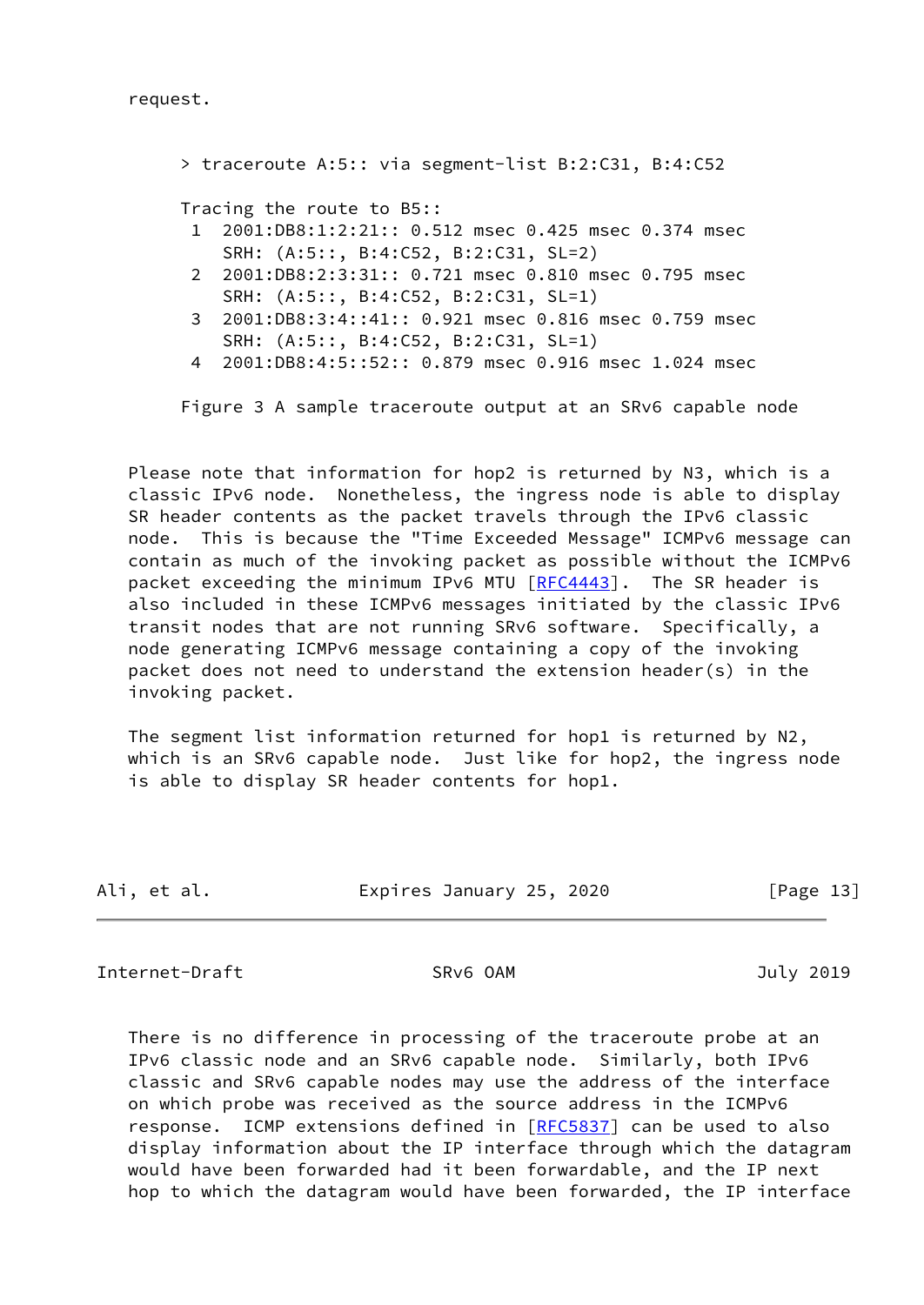upon which a datagram arrived, the sub-IP component of an IP interface upon which a datagram arrived.

 The information about the IP address of the incoming interface on which the traceroute probe was received by the reporting node is very useful. This information can also be used to verify if SID functions B:2:C31 and B:4:C52 are executed correctly by N2 and N4, respectively. Specifically, the information displayed for hop2 contains the incoming interface address 2001:DB8:2:3:31:: at N3. This matches with the expected interface bound to END.X function B:2:C31 (link3). Similarly, the information displayed for hop5 contains the incoming interface address 2001:DB8:4:5::52:: at N5. This matches with the expected interface bound to the END.X function B:4:C52 (link10).

# <span id="page-15-0"></span>[4.2.2](#page-15-0). Traceroute to a SID Function

 The classic traceroute described in the previous section cannot be used to traceroute a remote SID function, as explained using an example in the following.

 Consider the case where the user wants to traceroute the remote SID function B:4:C52, via B:2:C31, from node N1. The trace route fails at N4. This is because the node N4 trace route probe where next header is UDP or ICMPv6, instead of SRH (even though the hop limit is set to 1). To solve this problem, the initiator needs to mark the ICMPv6 echo request as an OAM packet.

 The OAM packets are identified either by setting the O-flag in SRH or by inserting the END.OP or END.OTP SID at an appropriate place in the SRH.

 In an SRv6 network, the user can exercise two flavors of the traceroute: hop-by-hop traceroute or overlay traceroute.

 o In hop-by-hop traceroute, user gets responses from all nodes including classic IPv6 transit nodes, SRv6 capable transit nodes as well as SRv6 capable segment endpoints. E.g., consider the example where the user wants to traceroute to a remote SID function B:4:C52, via B:2:C31, from node N1. The traceroute

| Ali, et al. | Expires January 25, 2020 | [Page 14] |
|-------------|--------------------------|-----------|
|             |                          |           |

Internet-Draft SRv6 OAM July 2019

output will also display information about node3, which is a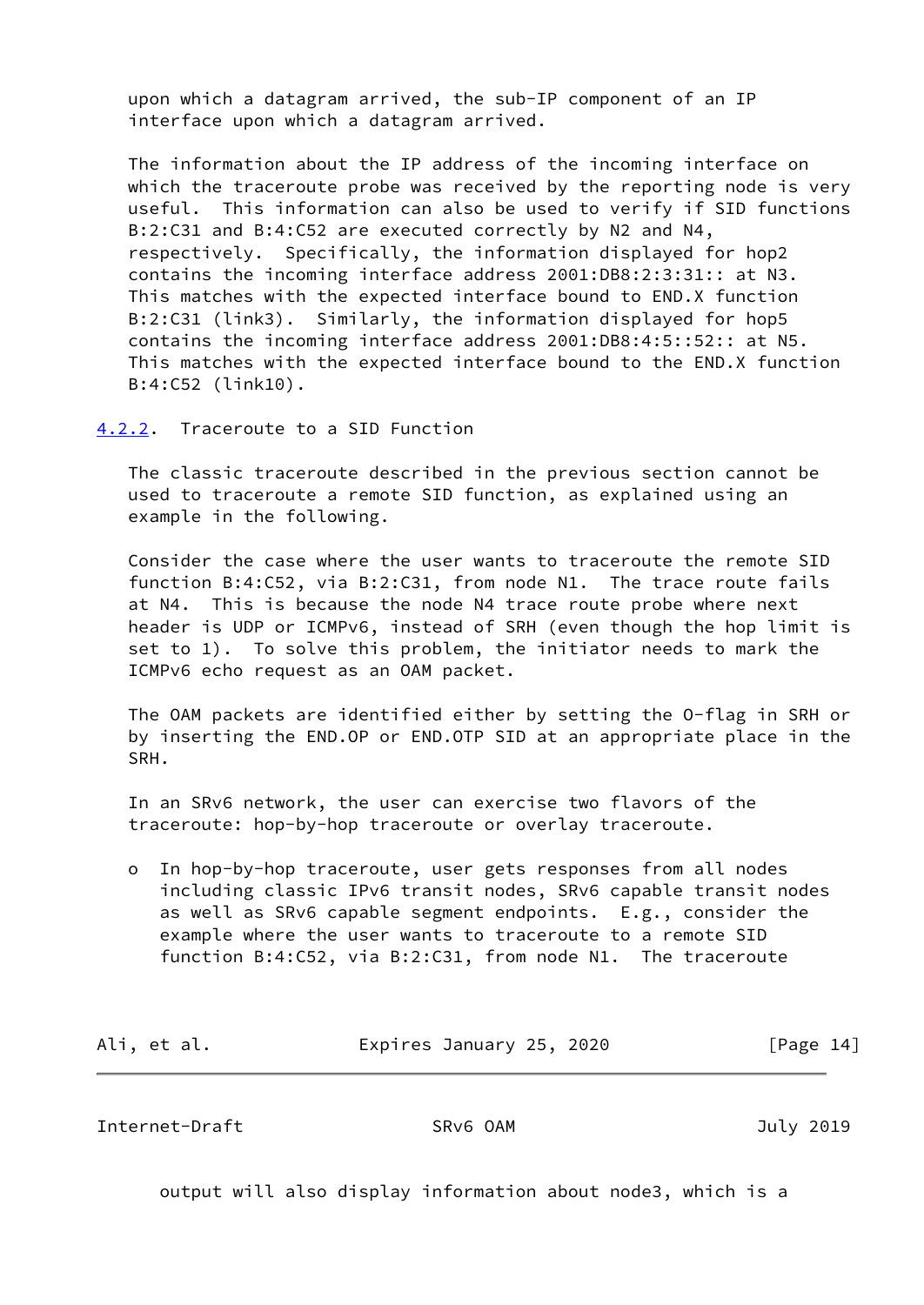transit (underlay) node.

 o The overlay traceroute, on the other hand, does not trace the underlay nodes. In other words, the overlay traceroute only displays the nodes that acts as SRv6 segments along the route. I.e., in the example where the user wants to traceroute to a remote SID function B:4:C52, via B:2:C31, from node N1, the overlay traceroute would only display the traceroute information from node N2 and node N4; it will not display information from node 3.

<span id="page-16-0"></span>[4.2.2.1](#page-16-0). Hop-by-hop traceroute using END.OP/ END.OTP

 In this section, hop-by-hop traceroute to a SID function is exemplified using UDP probes. However, the procedure is equally applicable to other implementation of traceroute mechanism. Furthermore, the illustration uses the END.OTP SID but the procedures are equally applicable to the END.OP SID.

 Consider the same example where the user wants to traceroute to a remote SID function B:4:C52, via B:2:C31, from node N1. To force a punt of the traceroute probe only at the node N4, node N1 inserts the END.OTP SID just before the target SID B:4:C52 in the SRH. The traceroute probe is processed at the individual nodes along the path as follows:

- o Node N1 initiates a traceroute probe packet with a monotonically increasing value of hop count and SRH as follows (A:1::, B:2:C31)(B:4:C52, B:4:OTP, B:2:C31; SL=2; NH=UDP)(Traceroute probe).
- o When node N2 receives the packet with hop-count = 1, it processes the hop count expiry. Specifically, the node N2 responses with the ICMPv6 message (Type: "Time Exceeded", Code: "Time to Live exceeded in Transit").
- o When Node N2 receives the packet with hop-count  $> 1$ , it performs the standard SRH processing. Specifically, it executes the END.X function (B:2:C31) on the traceroute probe.
- o When node N3, which is a classic IPv6 node, receives the packet (A:1::, B:4:OTP)(B:4:C52, B:4:OTP, B:2:C31 ; HC=1, SL=1;  $NH=UDP$ )(Traceroute probe) with hop-count = 1, it processes the hop count expiry. Specifically, the node N3 responses with the ICMPv6 message (Type: "Time Exceeded", Code: "Time to Live exceeded in Transit").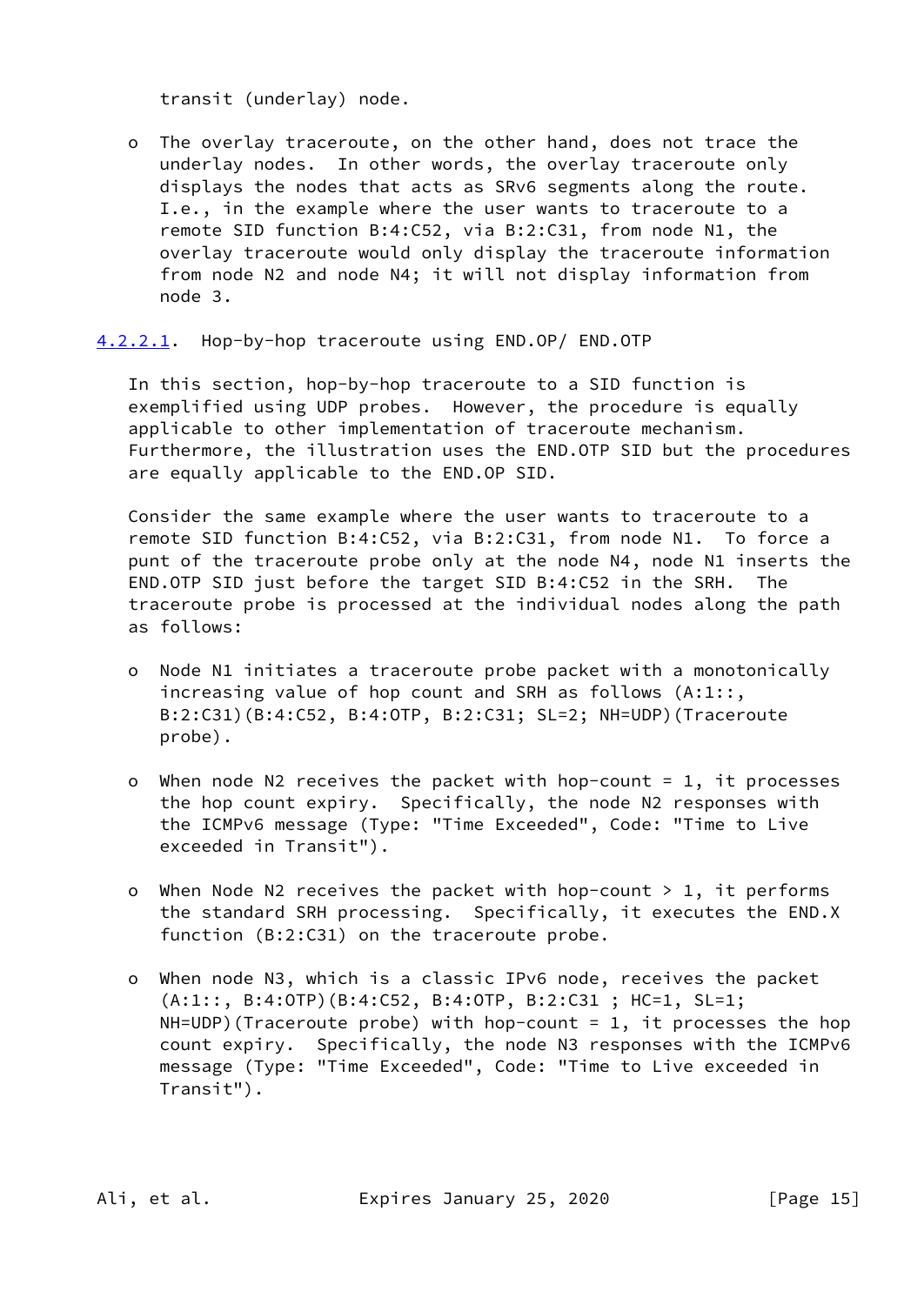# Internet-Draft SRv6 OAM July 2019

- o When node N3, which is a classic IPv6 node, receives the packet with hop-count  $> 1$ , it performs the standard IPv6 processing. Specifically, it forwards the traceroute probe based on DA B:4:OTP in the IPv6 header.
- o When node N4 receives the packet (A:1::, B:4:OTP)(B:4:C52, B:4:OTP, B:2:C31 ; SL=1; HC=1, NH=UDP)(Traceroute probe), it processes the END.OTP SID, as described in the pseudocode in [Section 3.](#page-4-0) The packet gets punted to the traceroute process for processing. The traceroute process checks if the next SID in SRH (the target SID B:4:C52) is locally programmed. If the target SID B:4:C52 is locally programmed, node N4 responses with the ICMPv6 message (Type: Destination unreachable, Code: Port Unreachable). If the target SID B:4:C52 is not a local SID, node N4 silently drops the traceroute probe.

Figure 4 displays a sample traceroute output for this example.

> traceroute srv6 B:4:C52 via segment-list B:2:C31

Tracing the route to SID function B:4:C52

- 1 2001:DB8:1:2:21 0.512 msec 0.425 msec 0.374 msec SRH: (B:4:C52, B:4:OTP, B:2:C31; SL=2)
- 2 2001:DB8:2:3:31 0.721 msec 0.810 msec 0.795 msec SRH: (B:4:C52, B:4:OTP, B:2:C31; SL=1)
- 3 2001:DB8:3:4::41 0.921 msec 0.816 msec 0.759 msec SRH: (B:4:C52, B:4:OTP, B:2:C31; SL=1)

Figure 4 A sample output for hop-by-hop traceroute to a SID function

# <span id="page-17-0"></span>[4.2.2.2](#page-17-0). Tracing SRv6 Overlay

 The overlay traceroute does not trace the underlay nodes, i.e., only displays the nodes that acts as SRv6 segments along the path. This is achieved by setting the SRH.Flags.O bit.

 In this section, overlay traceroute to a SID function is exemplified using UDP probes. However, the procedure is equally applicable to other implementation of traceroute mechanism.

 Consider the same example where the user wants to traceroute to a remote SID function B:4:C52, via B:2:C31, from node N1.

o Node N1 initiates a traceroute probe with SRH as follows (A:1::,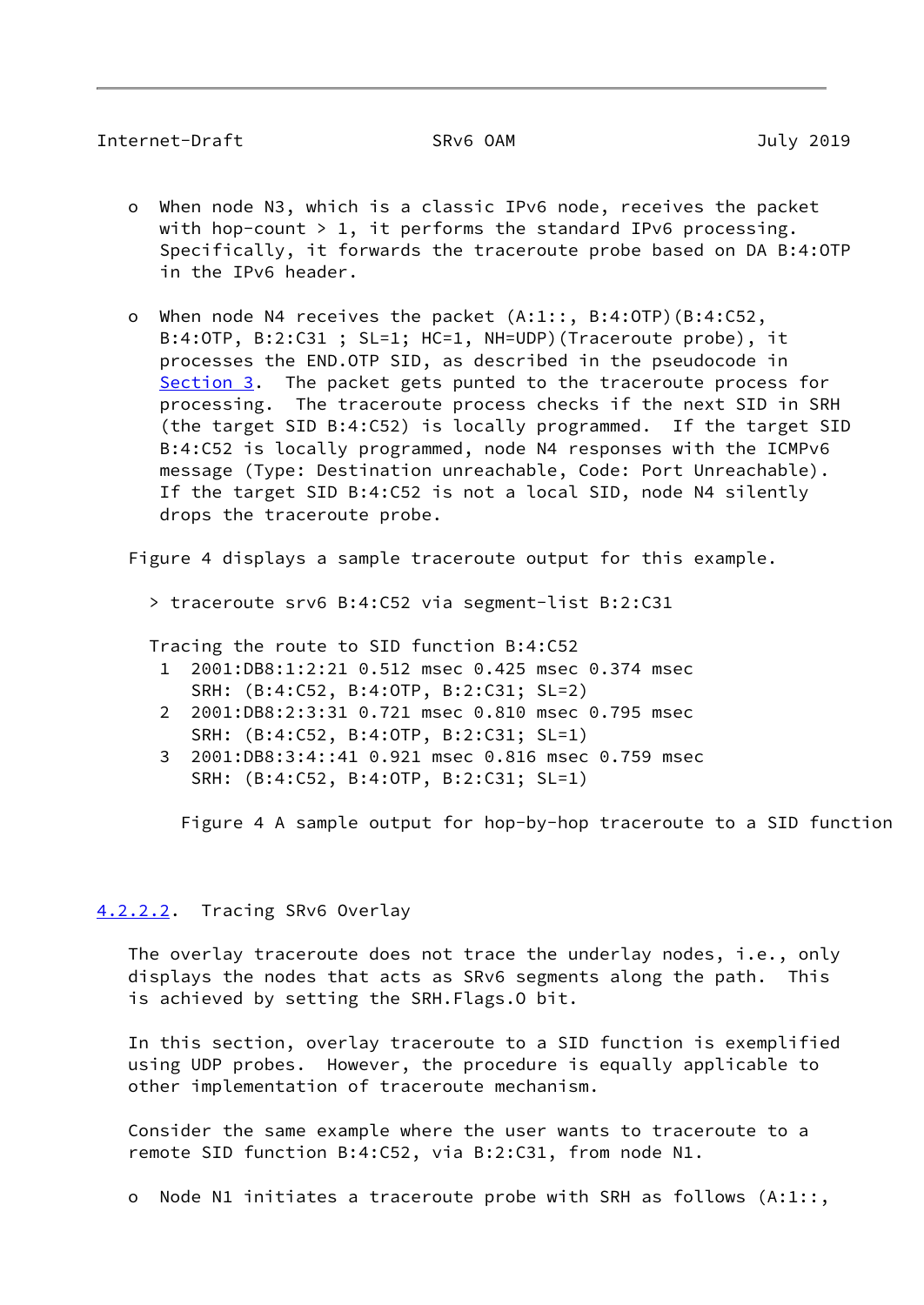B:2:C31)(B:4:C52, B:2:C31; HC=64, SL=1, Flags.O=1; NH=UDP)(Traceroute Probe). Please note that the hop-count is set

Ali, et al. **Expires January 25, 2020** [Page 16]

Internet-Draft SRv6 OAM July 2019

 to 64 to skip the underlay nodes from tracing. The O-flag in SRH is set to make the overlay nodes (nodes processing the SRH) respond.

- o When node N2 receives the packet (A:1::, B:2:C31)(B:4:C52, B:2:C31; SL=1, HC=64, Flags.O=1; NH=UDP)(Traceroute Probe), it processes the O-flag in SRH, as described in the pseudocode in [Section 3.](#page-4-0) A time-stamped copy of the packet gets punted to the traceroute process for processing. Node N2 continues to apply the B:2:C31 SID function on the original packet and forwards it, accordingly. The traceroute process at node N2 checks if its local SID (B:2:C31) is locally programmed. If the SID is not locally programmed, it silently drops the packet. Otherwise, it performs the egress check by looking at the SL value in SRH.
- o As SL is not equal to zero (i.e., it's not egress node), node N2 responses with the ICMPv6 message (Type: "SRv6 OAM (TBA)", Code: "O-flag punt at Transit (TBA)"). Please note that, as mentioned in [Section 3,](#page-4-0) if node N2 does not support the O-flag, it simply ignores it and processes the local SID, B:2:C31.
- o When node N3 receives the packet (A:1::, B:4:C52)(B:4:C52, B:2:C31; SL=0, HC=63, Flags.O=1; NH=UDP)(Traceroute Probe), performs the standard IPv6 processing. Specifically, it forwards the traceroute probe based on DA B:4:C52 in the IPv6 header. Please note that there is no hop-count expiration at the transit nodes.
- o When node N4 receives the packet (A:1::, B:4:C52)(B:4:C52, B:2:C31; SL=0, HC=62, Flags.O=1; NH=UDP)(Traceroute Probe), it processes the O-flag in SRH, as described in the pseudocode in [Section 3.](#page-4-0) A time-stamped copy of the packet gets punted to the traceroute process for processing. The traceroute process at node N4 checks if its local SID (B:2:C31) is locally programmed. If the SID is not locally programmed, it silently drops the packet. Otherwise, it performs the egress check by looking at the SL value in SRH. As SL is equal to zero (i.e., N4 is the egress node), node N4 tries to consume the UDP probe. As UDP probe is set to access an invalid port, the node N4 responses with the ICMPv6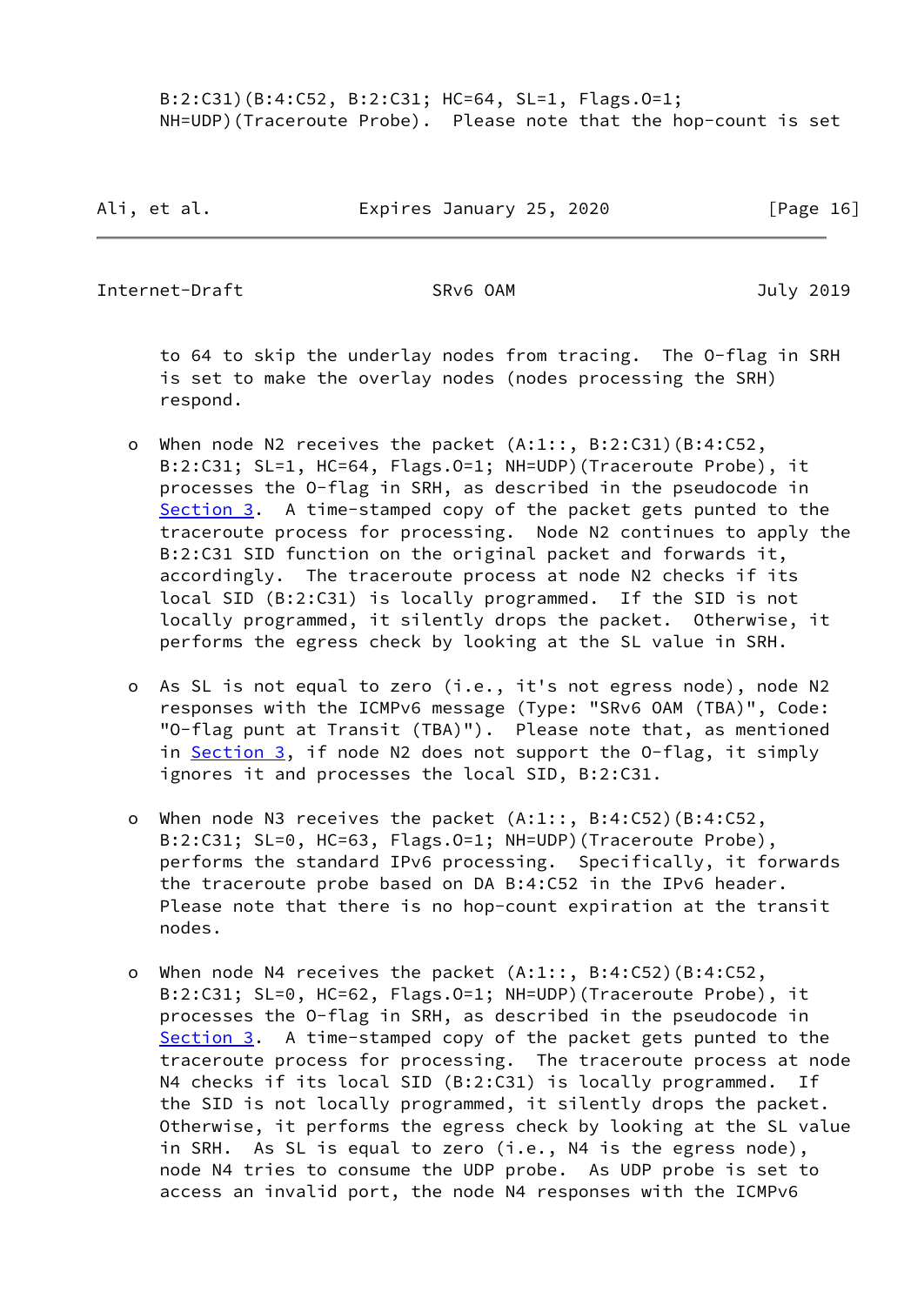message (Type: Destination unreachable, Code: Port Unreachable)

 Figure 5 displays a sample overlay traceroute output for this example. Please note that the underlay node N3 does not appear in the output.

Ali, et al. Expires January 25, 2020 [Page 17]

<span id="page-19-1"></span>Internet-Draft SRv6 OAM July 2019

Tracing the route to SID function B:4:C52

- 1 2001:DB8:1:2:21:: 0.512 msec 0.425 msec 0.374 msec
- SRH: (B:4:C52, B:4:OTP, B:2:C31; SL=2)
- 2 2001:DB8:3:4::41:: 0.921 msec 0.816 msec 0.759 msec SRH: (B:4:C52, B:4:OTP, B:2:C31; SL=1)

Figure 5 A sample output for overlay traceroute to a SID function

<span id="page-19-0"></span>[4.3](#page-19-0). Monitoring of SRv6 Paths

 In the recent past, network operators are interested in performing network OAM functions in a centralized manner. Various data models like YANG are available to collect data from the network and manage it from a centralized entity.

 SR technology enables a centralized OAM entity to perform path monitoring from centralized OAM entity without control plane intervention on monitored nodes. [[RFC 8403\]](https://datatracker.ietf.org/doc/pdf/rfc8403) describes such a centralized OAM mechanism. Specifically, the draft describes a procedure that can be used to perform path continuity check between any nodes within an SR domain from a centralized monitoring system, with minimal or no control plane intervene on the nodes. However, the draft focuses on SR networks with MPLS data plane. The same concept applies to the SRv6 networks. This document describes how the concept can be used to perform path monitoring in an SRv6 network. This document describes how the concept can be used to perform path monitoring in an SRv6 network as follows.

 In the above reference topology, N100 is the centralized monitoring system implementing an END function B:100:1::. In order to verify a segment list <B:2:C31, B:4:C52>, N100 generates a probe packet with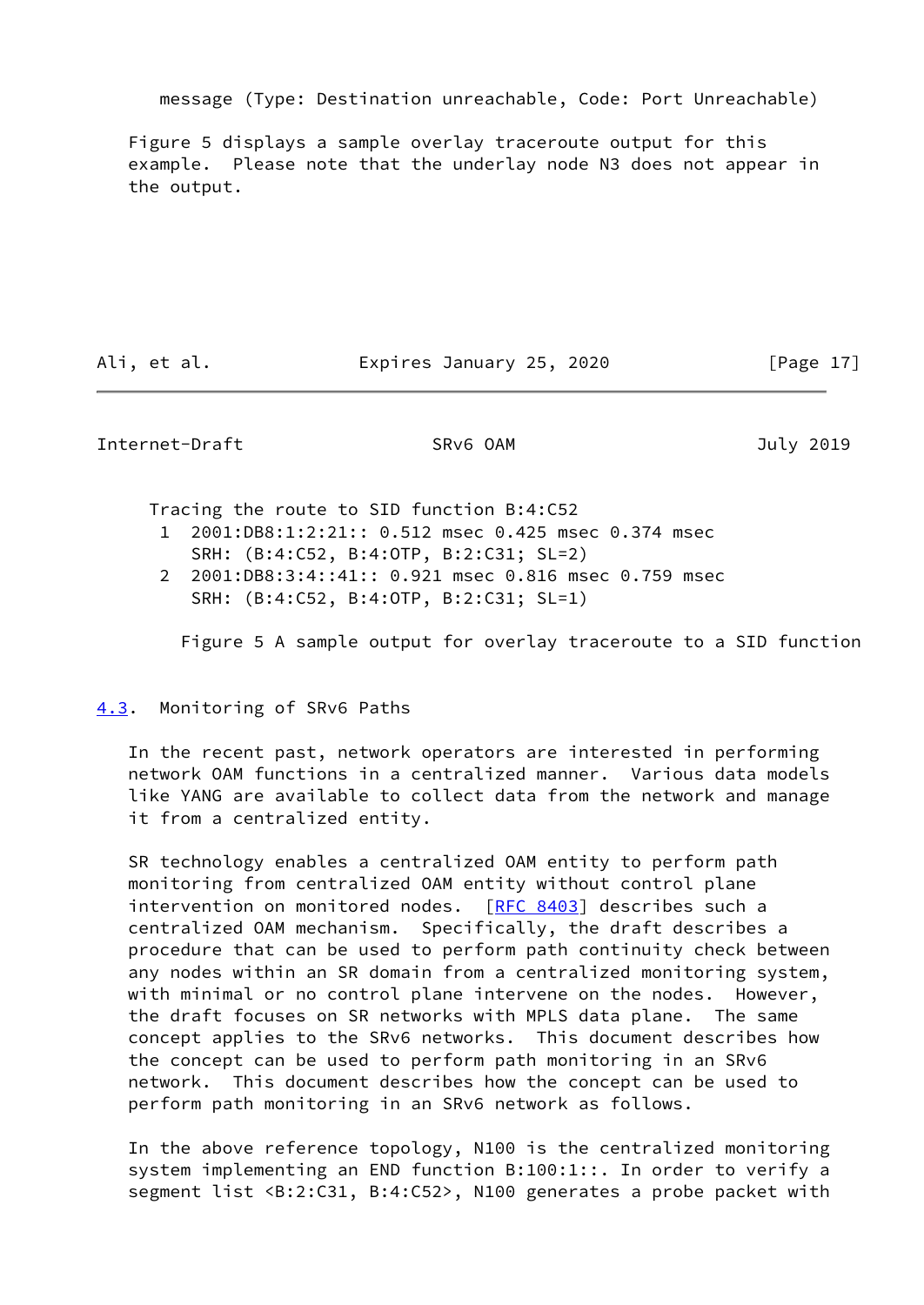SRH set to (B:100:1::, B:4:C52, B:2:C31, SL=2). The controller routes the probe packet towards the first segment, which is B:2:C31. N2 performs the standard SRH processing and forward it over link3 with the DA of IPv6 packet set to B:4:C52. N4 also performs the normal SRH processing and forward it over link10 with the DA of IPv6 packet set to B:100:1::. This makes the probe loops back to the centralized monitoring system.

 In the reference topology in Figure 1, N100 uses an IGP protocol like OSPF or ISIS to get the topology view within the IGP domain. N100 can also use BGP-LS to get the complete view of an inter-domain topology. In other words, the controller leverages the visibility of the topology to monitor the paths between the various endpoints without control plane intervention required at the monitored nodes.

| Ali, et al. | Expires January 25, 2020 | [Page 18] |
|-------------|--------------------------|-----------|
|             |                          |           |

<span id="page-20-1"></span>Internet-Draft SRv6 OAM SRV6 OAM July 2019

<span id="page-20-0"></span>[5](#page-20-0). Security Considerations

 This document does not define any new protocol extensions and relies on existing procedures defined for ICMP. This document does not impose any additional security challenges to be considered beyond security considerations described in [\[RFC4884](https://datatracker.ietf.org/doc/pdf/rfc4884)], [\[RFC4443](https://datatracker.ietf.org/doc/pdf/rfc4443)], [[RFC792](https://datatracker.ietf.org/doc/pdf/rfc792)], RFCs that updates these RFCs, [[I-D.ietf-6man-segment-routing-header\]](#page-5-3) and [\[I-D.ietf-spring-srv6-network-programming](#page-23-4)].

<span id="page-20-2"></span>[6](#page-20-2). IANA Considerations

<span id="page-20-3"></span>[6.1](#page-20-3). ICMPv6 type Numbers RegistrySEC

 This document defines one ICMPv6 Message, a type that has been allocated from the "ICMPv6 'type' Numbers" registry of [\[RFC4443](https://datatracker.ietf.org/doc/pdf/rfc4443)]. Specifically, it requests to add the following to the "ICMPv6 Type Numbers" registry:

TBA (suggested value: 162) SRv6 OAM Message.

 The document also requests the creation of a new IANA registry to the "ICMPv6 'Code' Fields" against the "ICMPv6 Type Numbers TBA - SRv6 OAM Message" with the following codes:

Code Name Reference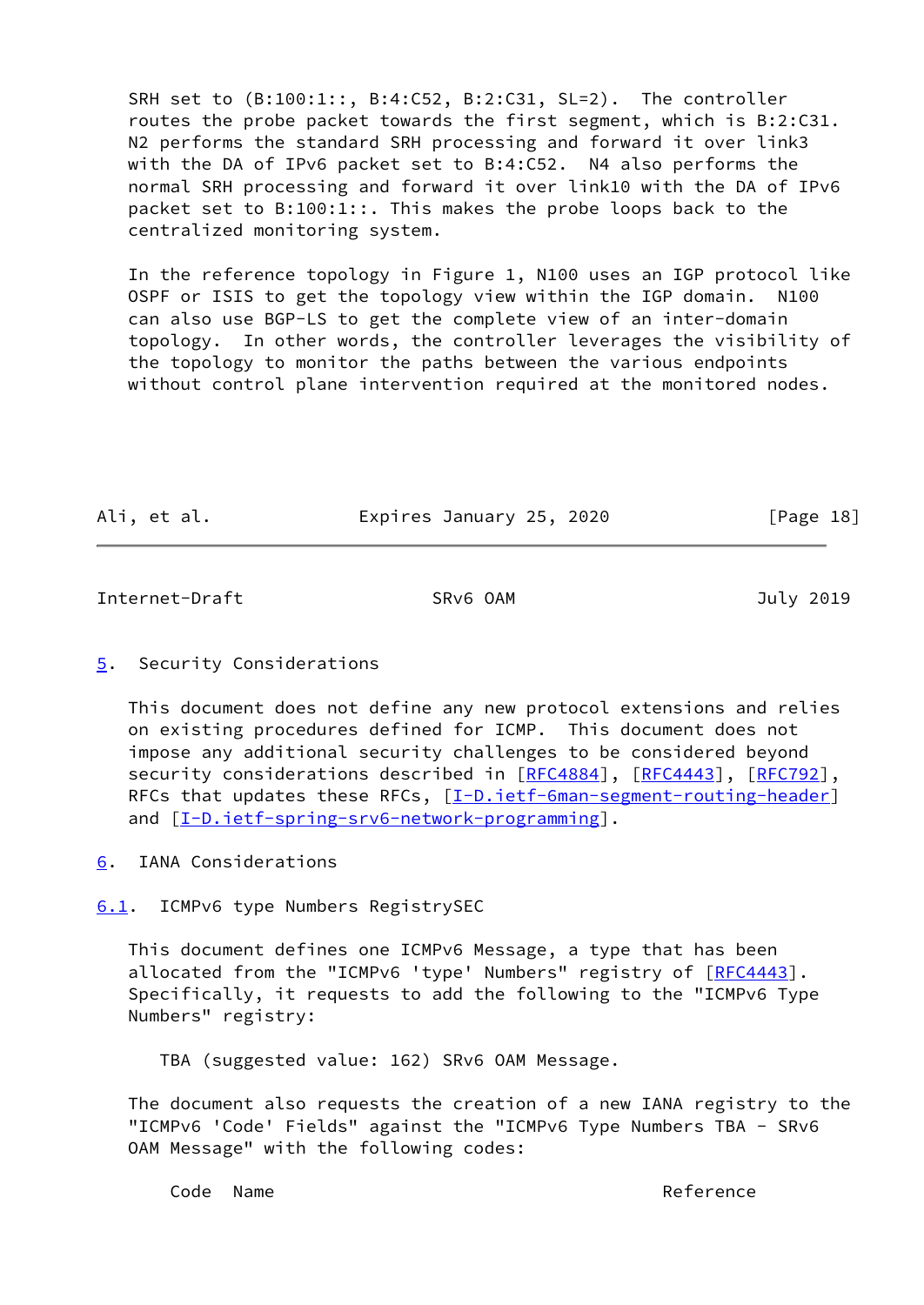| $\Theta$ | No Error                       | This document |
|----------|--------------------------------|---------------|
|          | SID is not locally implemented | This document |
|          | 0-flag punt at Transit         | This document |

# <span id="page-21-0"></span>[6.2](#page-21-0). SRv6 OAM Endpoint Types

 This I-D requests to IANA to allocate, within the "SRv6 Endpoint Behaviors Registry" sub-registry belonging to the top-level "Segment routing with IPv6 dataplane (SRv6) Parameters" registry [I-D.ietf spring- srv6-network-programming], the following allocations:

| Value)   | Value (Suggested   Endpoint Behavior   Reference |                           |
|----------|--------------------------------------------------|---------------------------|
| TBA (40) | End.OP                                           | $\vert$ [This.ID] $\vert$ |
| TBA (41) | End.OTP                                          | $\vert$ [This.ID] $\vert$ |

<span id="page-21-2"></span>

| Ali, et al.    | Expires January 25, 2020 | [Page 19] |
|----------------|--------------------------|-----------|
|                |                          |           |
| Internet-Draft | SRv6 OAM                 | July 2019 |

# <span id="page-21-1"></span>[7](#page-21-1). Acknowledgements

The authors would like to thank Gaurav Naik for his review comments.

# <span id="page-21-3"></span>[8](#page-21-3). Contributors

The following people have contributed to this document:

 Robert Raszuk Bloomberg LP Email: robert@raszuk.net

 John Leddy Individual Email: john@leddy.net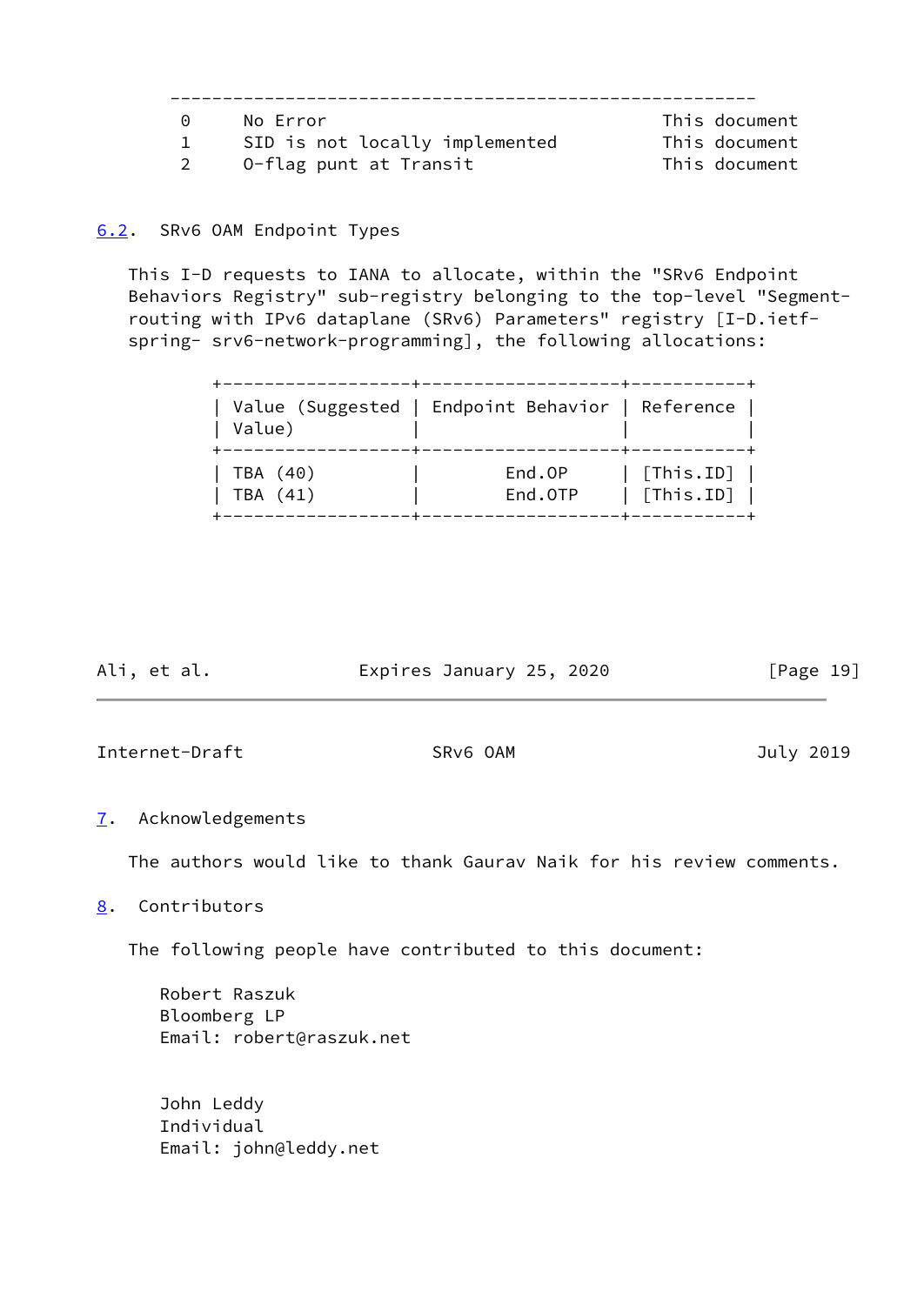Gaurav Dawra LinkedIn Email: gdawra.ietf@gmail.com

 Bart Peirens Proximus Email: bart.peirens@proximus.com

 Nagendra Kumar Cisco Systems, Inc. Email: naikumar@cisco.com

 Carlos Pignataro Cisco Systems, Inc. Email: cpignata@cisco.com

 Rakesh Gandhi Cisco Systems, Inc. Canada Email: rgandhi@cisco.com

Ali, et al. Expires January 25, 2020 [Page 20]

<span id="page-22-0"></span>Internet-Draft SRv6 OAM July 2019

 Frank Brockners Cisco Systems, Inc. Germany Email: fbrockne@cisco.com

 Darren Dukes Cisco Systems, Inc. Email: ddukes@cisco.com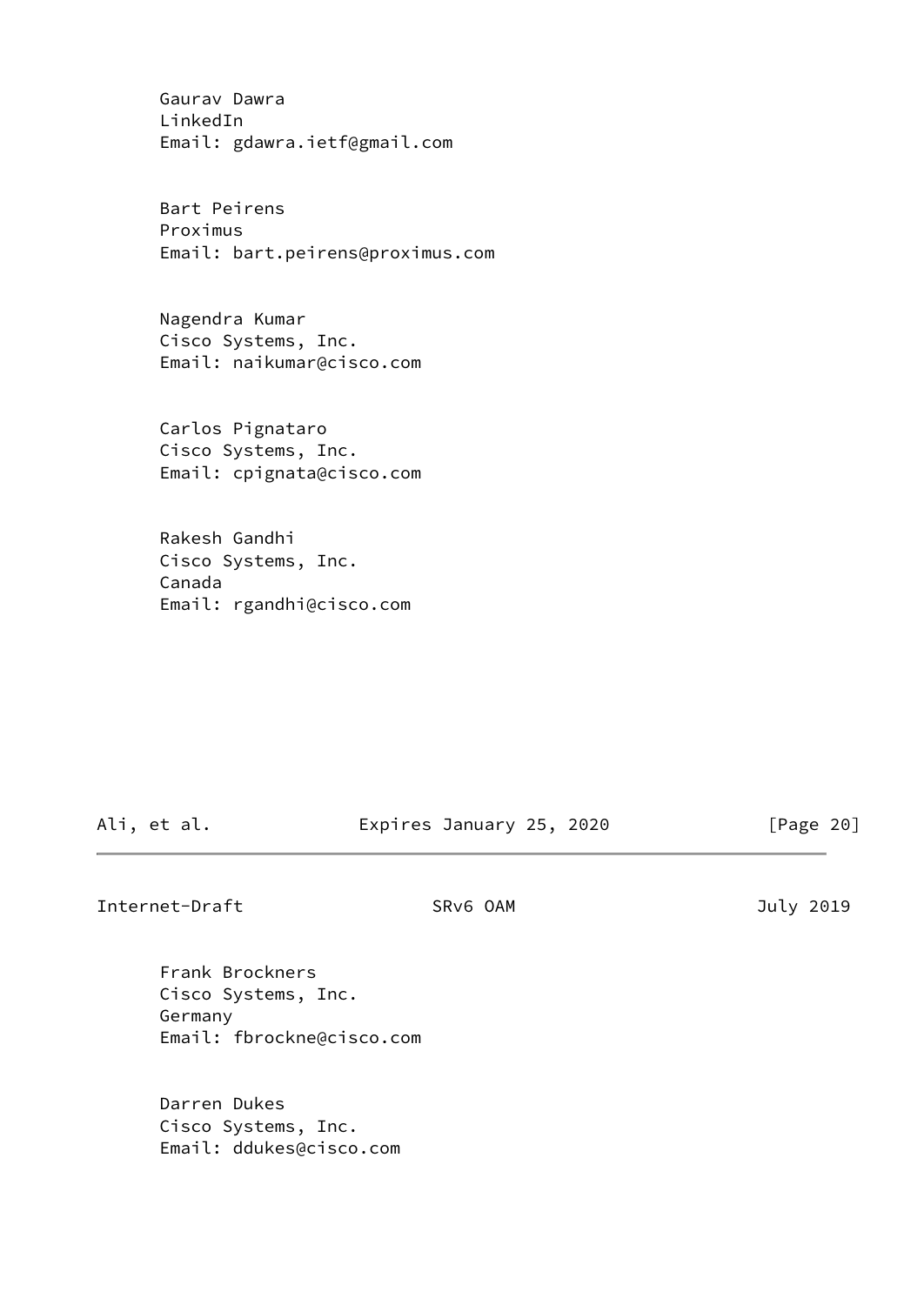Cheng Li Huawei Email: chengli13@huawei.com

 Faisal Iqbal Individual Email: faisal.ietf@gmail.com

- <span id="page-23-0"></span>[9](#page-23-0). References
- <span id="page-23-4"></span><span id="page-23-1"></span>[9.1](#page-23-1). Normative References
	- [I-D.ietf-6man-segment-routing-header] Filsfils, C., Dukes, D., Previdi, S., Leddy, J., Matsushima, S., and d. daniel.voyer@bell.ca, "IPv6 Segment Routing Header (SRH)", [draft-ietf-6man-segment-routing](https://datatracker.ietf.org/doc/pdf/draft-ietf-6man-segment-routing-header-21) [header-21](https://datatracker.ietf.org/doc/pdf/draft-ietf-6man-segment-routing-header-21) (work in progress), June 2019.
	- [I-D.ietf-spring-srv6-network-programming] Filsfils, C., Camarillo, P., Leddy, J., daniel.voyer@bell.ca, d., Matsushima, S., and Z. Li, "SRv6 Network Programming", [draft-ietf-spring-srv6-network](https://datatracker.ietf.org/doc/pdf/draft-ietf-spring-srv6-network-programming-01) [programming-01](https://datatracker.ietf.org/doc/pdf/draft-ietf-spring-srv6-network-programming-01) (work in progress), July 2019.
	- [RFC2119] Bradner, S., "Key words for use in RFCs to Indicate Requirement Levels", [BCP 14](https://datatracker.ietf.org/doc/pdf/bcp14), [RFC 2119](https://datatracker.ietf.org/doc/pdf/rfc2119), DOI 10.17487/RFC2119, March 1997, <[https://www.rfc-editor.org/info/rfc2119>](https://www.rfc-editor.org/info/rfc2119).
- <span id="page-23-2"></span>[9.2](#page-23-2). Informative References
	- [RFC0792] Postel, J., "Internet Control Message Protocol", STD 5, [RFC 792](https://datatracker.ietf.org/doc/pdf/rfc792), DOI 10.17487/RFC0792, September 1981, <<https://www.rfc-editor.org/info/rfc792>>.

| Ali, et al. | Expires January 25, 2020 | [Page 21] |
|-------------|--------------------------|-----------|
|-------------|--------------------------|-----------|

<span id="page-23-3"></span>Internet-Draft SRv6 OAM July 2019

 [RFC4443] Conta, A., Deering, S., and M. Gupta, Ed., "Internet Control Message Protocol (ICMPv6) for the Internet Protocol Version 6 (IPv6) Specification", STD 89, [RFC 4443,](https://datatracker.ietf.org/doc/pdf/rfc4443) DOI 10.17487/RFC4443, March 2006,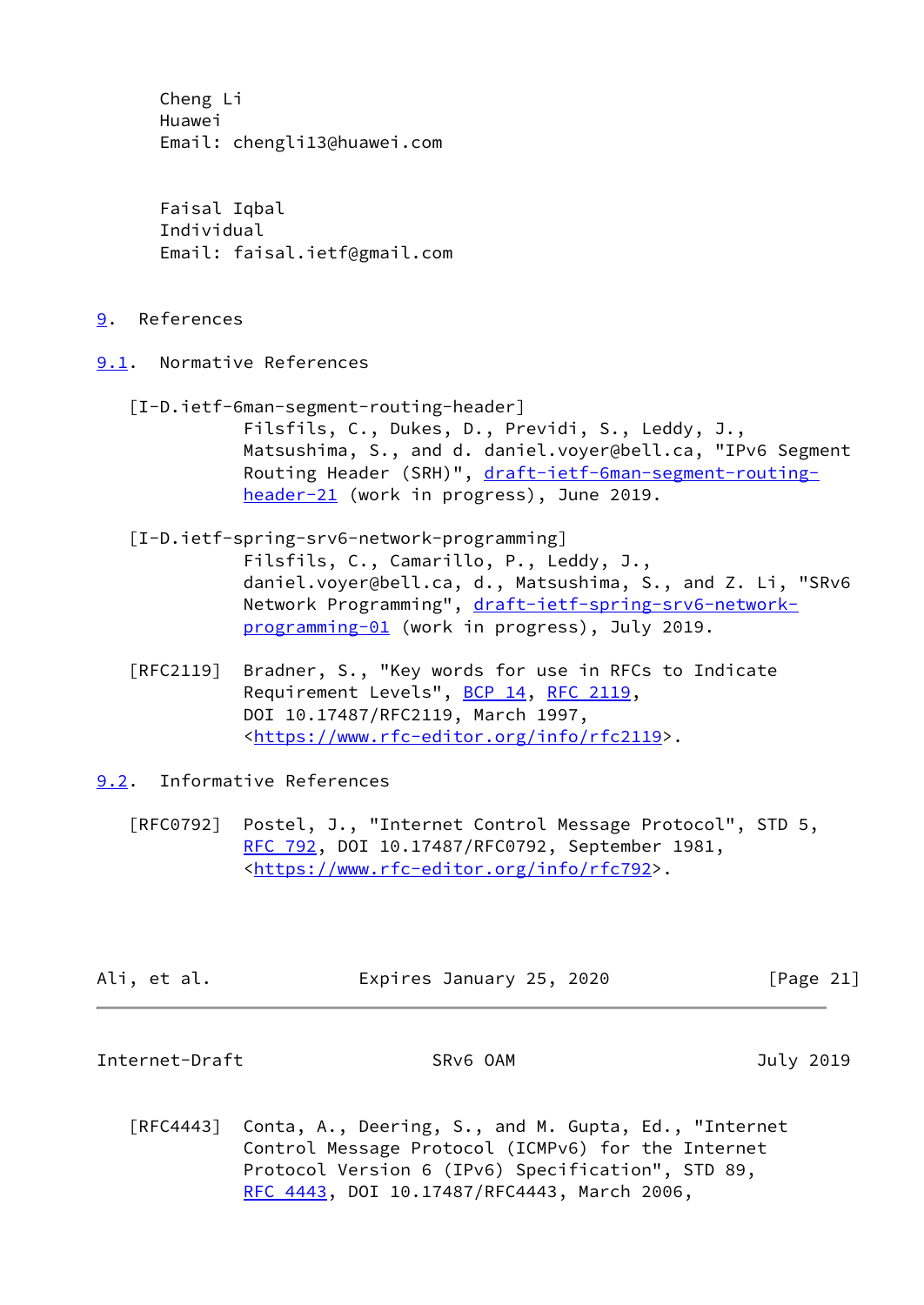<[https://www.rfc-editor.org/info/rfc4443>](https://www.rfc-editor.org/info/rfc4443).

- [RFC4884] Bonica, R., Gan, D., Tappan, D., and C. Pignataro, "Extended ICMP to Support Multi-Part Messages", [RFC 4884,](https://datatracker.ietf.org/doc/pdf/rfc4884) DOI 10.17487/RFC4884, April 2007, <[https://www.rfc-editor.org/info/rfc4884>](https://www.rfc-editor.org/info/rfc4884).
- [RFC5837] Atlas, A., Ed., Bonica, R., Ed., Pignataro, C., Ed., Shen, N., and JR. Rivers, "Extending ICMP for Interface and Next-Hop Identification", [RFC 5837](https://datatracker.ietf.org/doc/pdf/rfc5837), DOI 10.17487/RFC5837, April 2010, [<https://www.rfc-editor.org/info/rfc5837](https://www.rfc-editor.org/info/rfc5837)>.
- [RFC8403] Geib, R., Ed., Filsfils, C., Pignataro, C., Ed., and N. Kumar, "A Scalable and Topology-Aware MPLS Data-Plane Monitoring System", [RFC 8403,](https://datatracker.ietf.org/doc/pdf/rfc8403) DOI 10.17487/RFC8403, July 2018, [<https://www.rfc-editor.org/info/rfc8403](https://www.rfc-editor.org/info/rfc8403)>.

Authors' Addresses

 Zafar Ali Cisco Systems

Email: zali@cisco.com

 Clarence Filsfils Cisco Systems

Email: cfilsfil@cisco.com

 Satoru Matsushima Softbank

Email: satoru.matsushima@g.softbank.co.jp

 Daniel Voyer Bell Canada

Email: daniel.voyer@bell.ca

Ali, et al. Expires January 25, 2020 [Page 22]